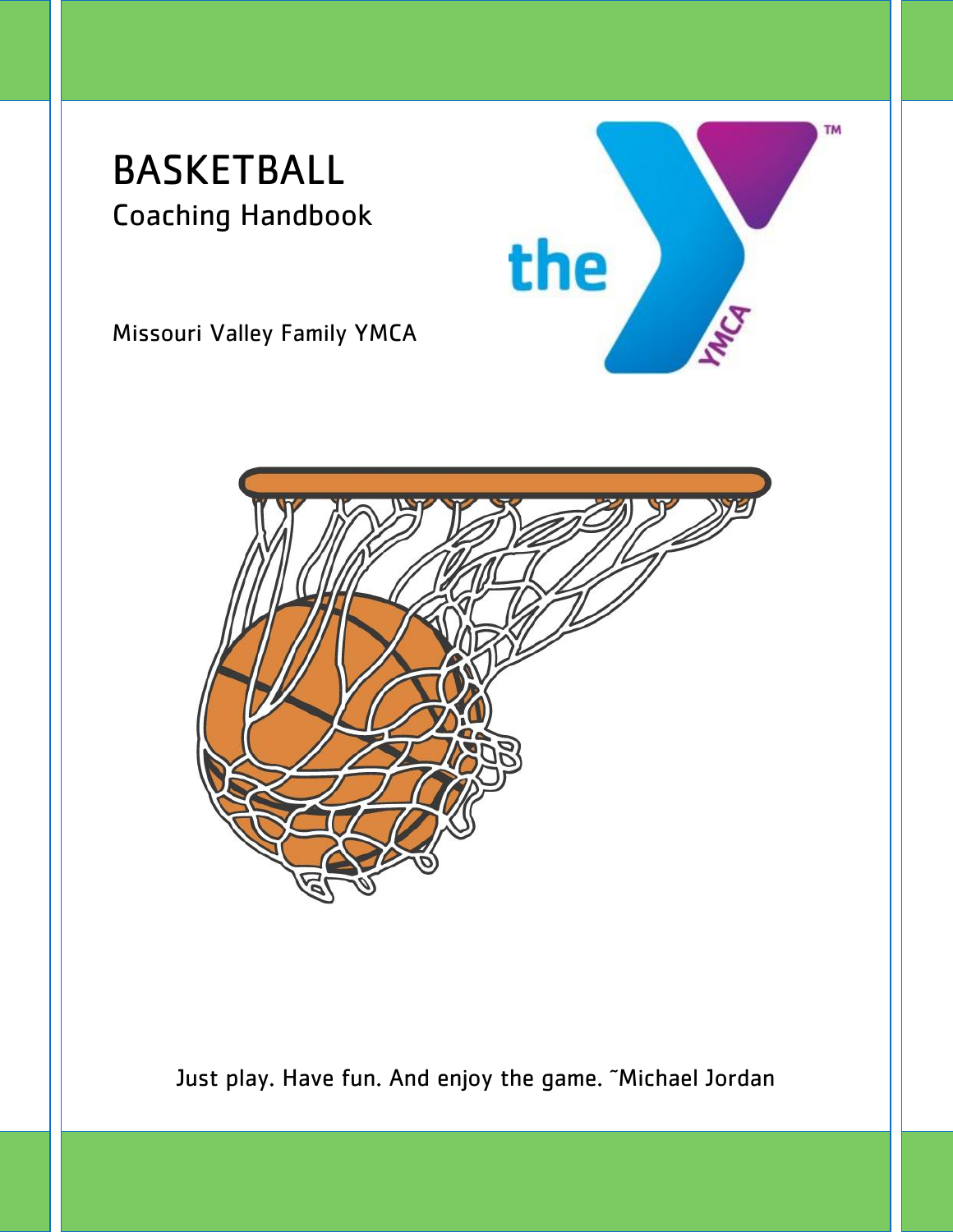| <b>Table of Contents</b> |  |
|--------------------------|--|
|                          |  |
|                          |  |
|                          |  |
|                          |  |
|                          |  |
|                          |  |
|                          |  |
|                          |  |
|                          |  |
|                          |  |
|                          |  |
|                          |  |
|                          |  |
|                          |  |
|                          |  |
|                          |  |
|                          |  |
|                          |  |
|                          |  |
|                          |  |
|                          |  |
|                          |  |
|                          |  |
|                          |  |
|                          |  |
|                          |  |
|                          |  |
|                          |  |
|                          |  |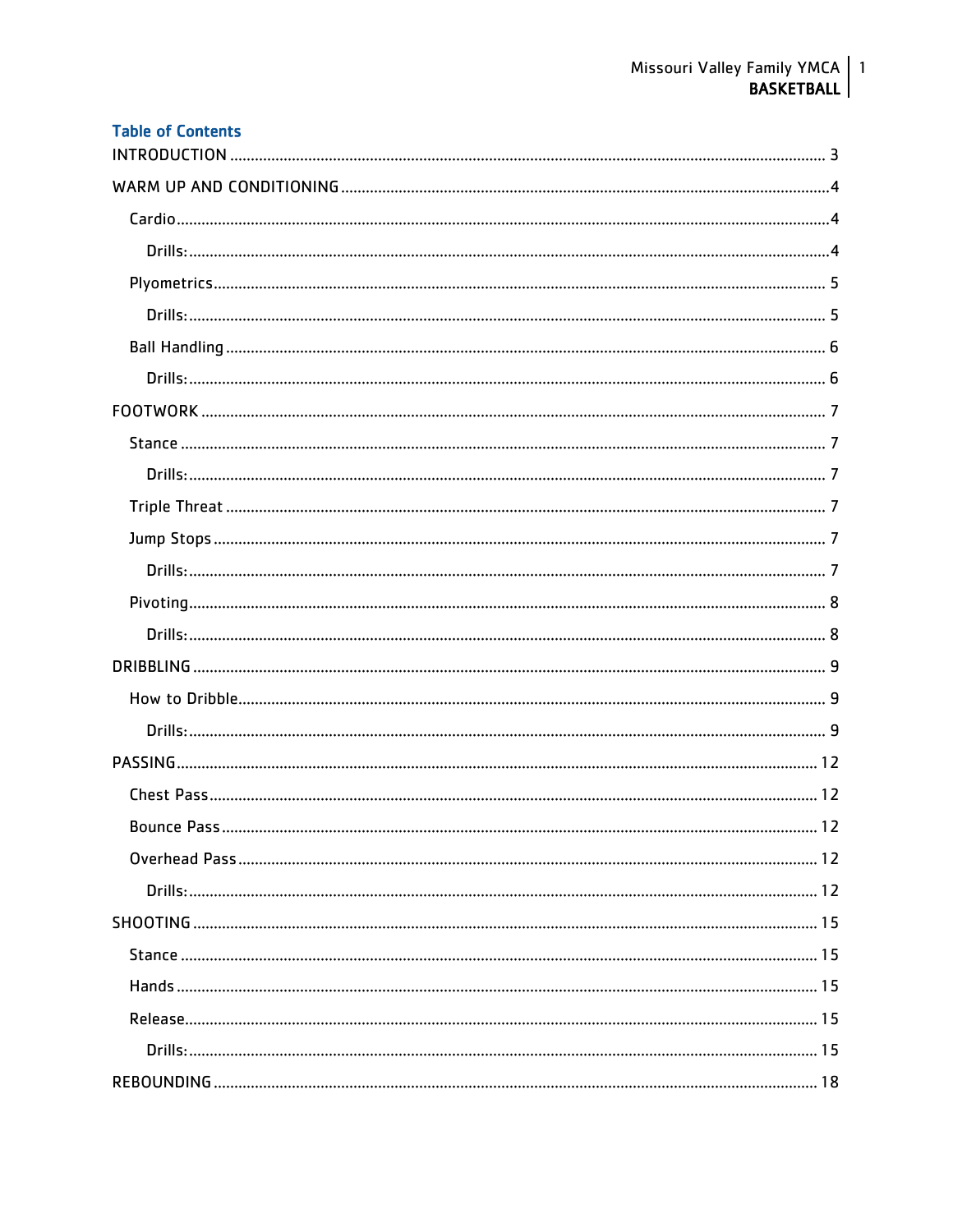# Missouri Valley Family YMCA 2<br>BASKETBALL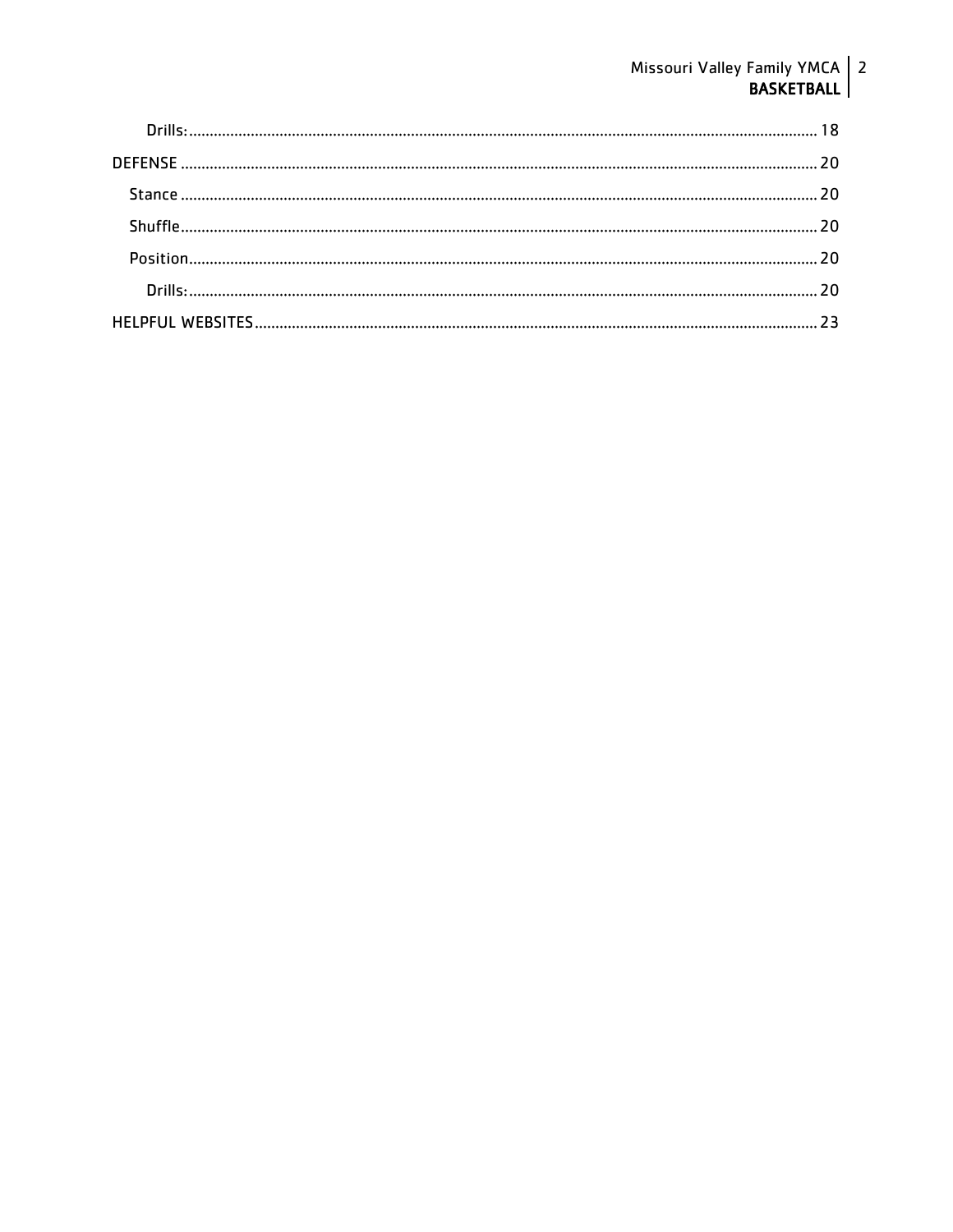#### <span id="page-3-0"></span>INTRODUCTION

Thank you for deciding to coach a youth basketball team. Volunteer coaches are a vital aspect to the Missouri Valley Family YMCA. It is the coaches that teach players the fundamentals of the game, the value of team work, and discipline to play the game. There is more to being a basketball coach than just showing up for practices and games. Being a coach means becoming a role model and friend to all players on your team. Coaching youth basketball is an exciting and rewarding way to be involved with youth sports. It is not always easy though. We understand that most youth basketball coaches are parents volunteering to coach their child's team. Here at the YMCA we are dedicated to making coaching an easy and painless process for you.

First time coaches will find this manual to be helpful in learning the rules and fundamentals of the game. Within this manual you will find information on becoming a basketball coach, proper technique of basic fundamentals, and ideas for drills. The material covered in this manual pertains to the basics of the game. The Missouri Valley Family YMCA appreciates your support and involvement and thanks you for your time.

Sincerely,

Cole Lafferty

YMCA Sports Director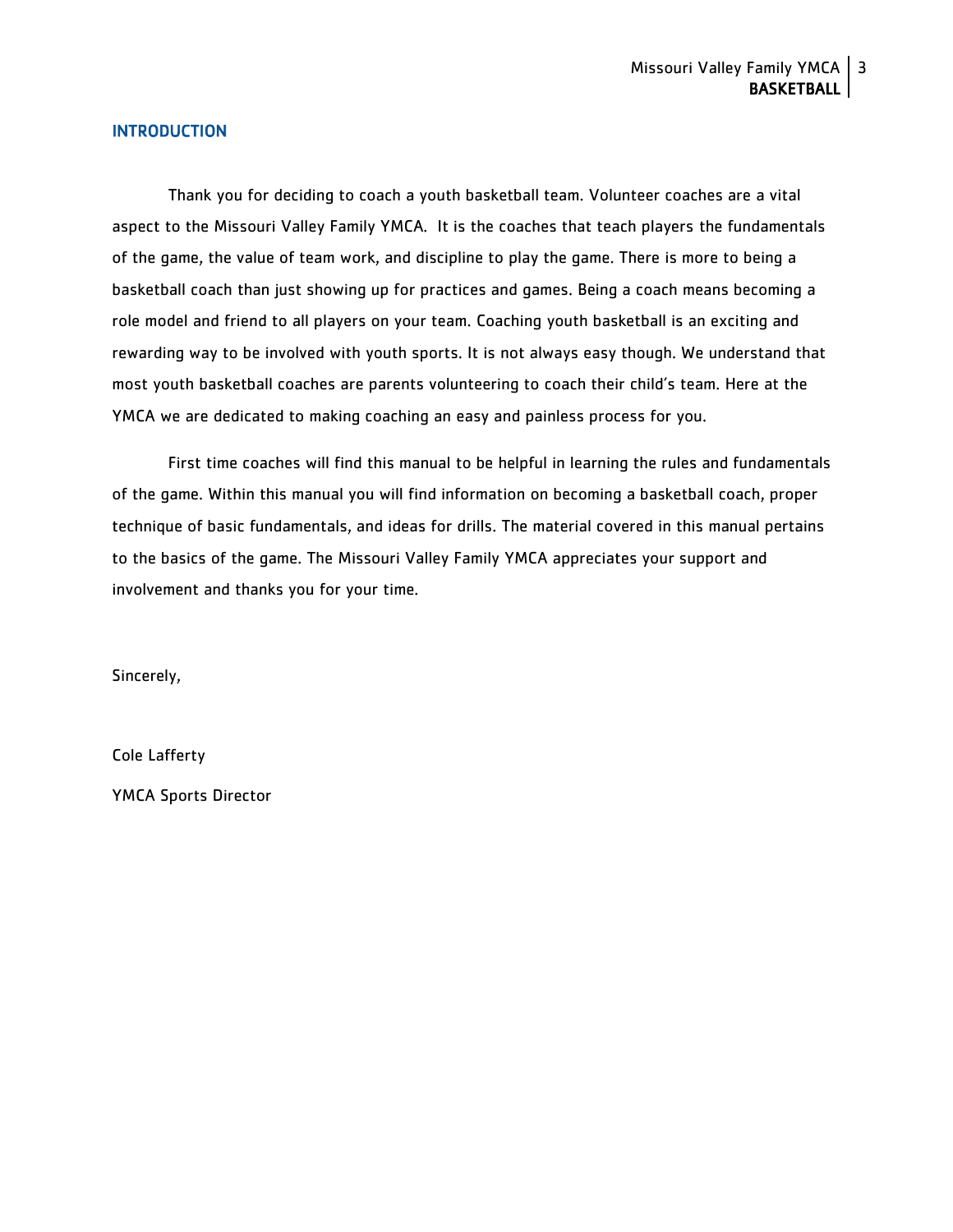## <span id="page-4-0"></span>WARM UP AND CONDITIONING

Stretching prevents injuries, improves athletic performance and encourages a healthy lifestyle. Remember to teach kids proper techniques before they attempt any new form of exercise. Children who participate in sports or other physically demanding activities should stretch to prevent injuries. Stretching helps young athletes prevent muscle tears and pulls. Stretching also helps a child's joints move though a full range of motion.

Generally warm ups should start with low intensity exercise such as fast walking to light jogging for 5 minutes to increase heart rate, raise the body's temperature and increase blood flow to the muscles. A proper warm up may reduce chance of injury to your body. If children learn correct exercise habits when they are young, they can continue to practice them when they get older. The fun factor is integral when teaching kids about stretching. If a child thinks stretching is boring, she will likely lose interest in doing it. Below are some examples of fun stretching and warm up exercises to implement before beginning your practice.

Warm-up games should be played for at least 5 minutes at the beginning of each practice to stimulate blood flow to the muscles.

A warm-up should consist of several activities that contribute to whole body wellness: cardio, plyometrics, ballhandling, and stretching.

#### <span id="page-4-1"></span>Cardio

Basketball is a sport of constant motion. If a player is not in the proper condition, they will find it difficult to keep up with other players, and the offense, and especially the defense will suffer.

#### <span id="page-4-2"></span>Drills:

#### Freeze Tag

A game of tag where 1 player is "it", and tries to tag the other players, who are running away from the "it" player. Once a player is tagged, they must freeze, in a straddle position, and in order to be unfroze, another player must crawl through their legs.

Run Laps

Have players run several laps around the court.

#### Box Run Relay

For this drill, divide your team into equal groups. On the coach's command the first player from each team will shuffle down the baseline. Once a they reach the corner of the court, the players will back pedal to half court. At half court the players will then shuffle to the center cirdle. Once they reach the center circle, the players will sprint back to the starting line, tagging the next player who then continues the relay.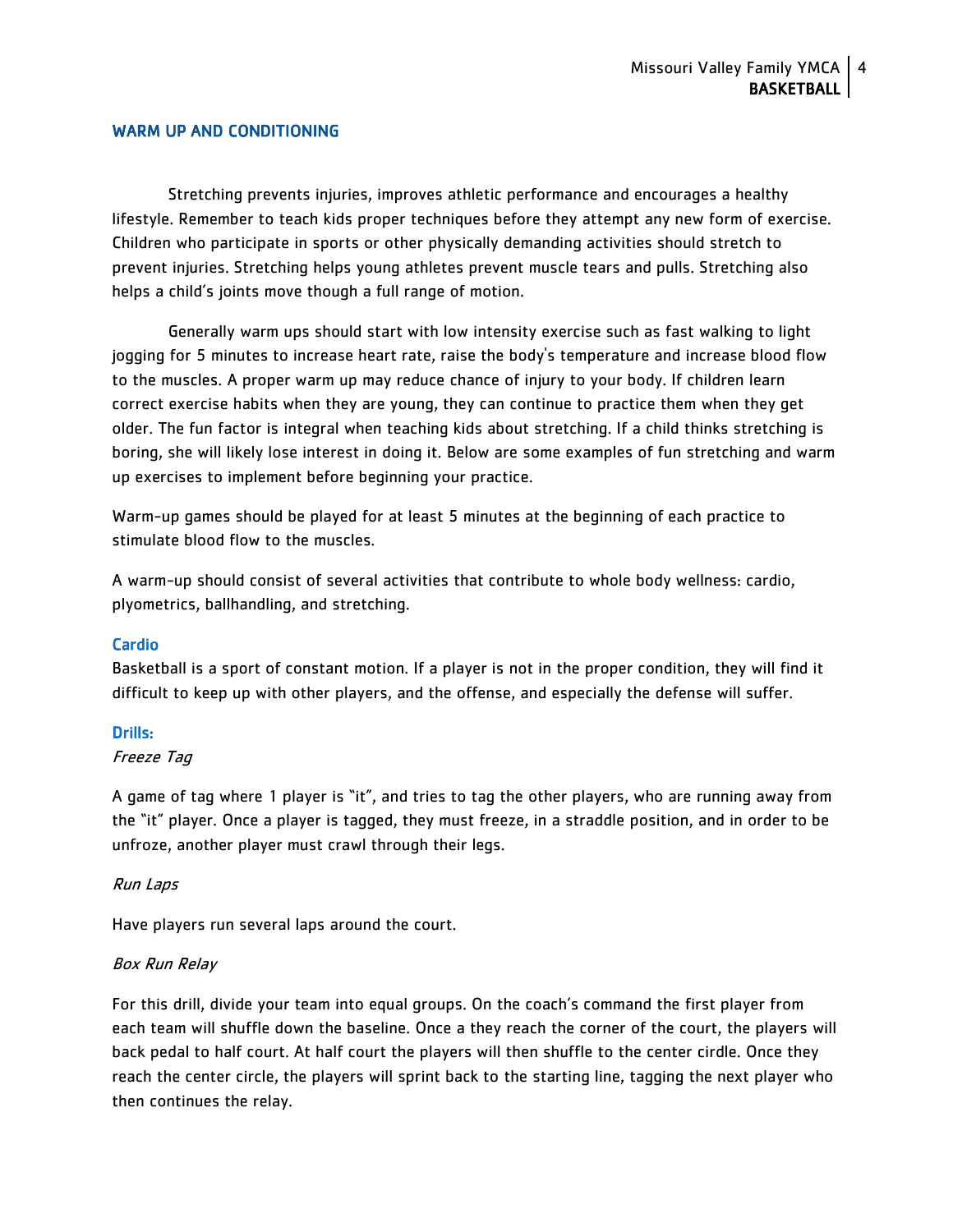## Sprint Past the Pack Run

In this drill, have your entire team line in a straight line outside the court. The team is to jog around the exterior of the court. On the coach's command the player at the end of the line should sprint to the front of the line. This continues until all players have had a chance to be last in line.

## Everybody's It Tag

A tag game where every player is it, and tries to tag as many players as they can, without being tagged themselves. Once a player is tagged, they kneel down where they were tagged. Players should remember who they were tagged by, because once that player is tagged, they get to back up and enter into the game.

## Line Runs

All players line up at one end of the court. On the coach's command, all players proceed to run: 1) to the nearest free throw line and back, 2) to half court and back, 3) to the furthest free throw line and back, and 4) to the opposite end of the court and back.

## <span id="page-5-0"></span>**Plyometrics**

Plyometrics is the combination of speed and strength which improve power and enhance performance. Examples include: jumping, bounding, hopping, etc.

## <span id="page-5-1"></span>Drills:

#### Jumping Jacks

A jumping exercise performed by jumping to position with the legs spread wide, and the hands touching overhead, in a clap, and then returning to a position with the feet together and the arms at the sides.

## Coach Says

This game is just like Simon Says; however instead of Simon, it is coach says. The players only react to the coach's commands if the coach starts the command with "Coach says…." When a player reacts to a command that does not start with "Coach Says," then that player is out. The last player in the game is the winner.

#### Jumping on One Foot

Have players practice jumping and landing on one foot. They can land on the same foot, or try landing on the opposite foot they jumped with.

## Jump for Distance

Have players line up on the end line, and jump towards the opposite line, in as few jumps as possible.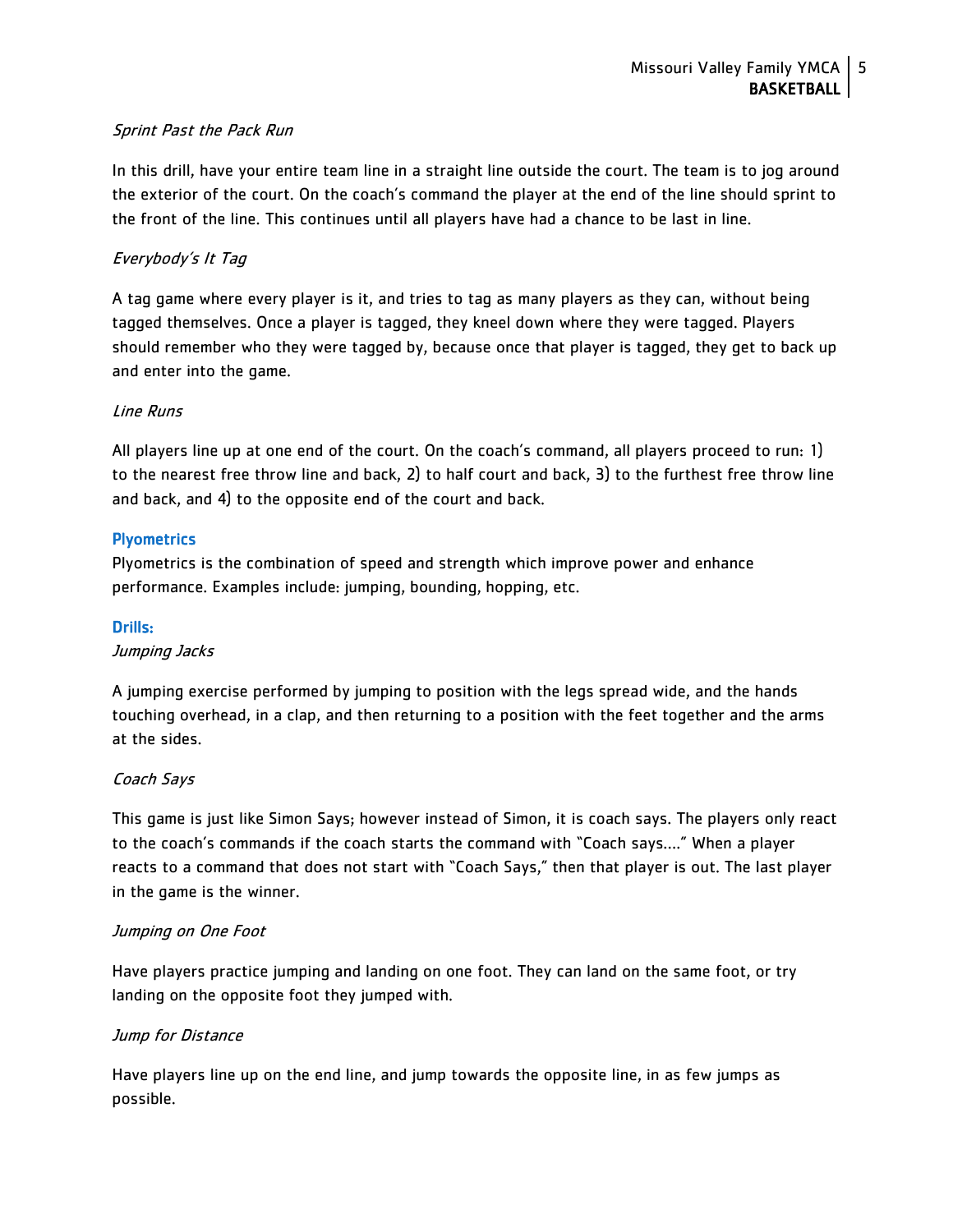## Jump Over Line

Have players find a line, and stand on one side of the line. Players can practice several different jumps over the line. They can jump forward and backward over the line with their feet together, or sideways over the line with their feet together. They can also put one foot on each side of the line, and scissor jump over the line, alternating which side of the line each foot is on.

## <span id="page-6-0"></span>Ball Handling

These drills are used to improve coordination and the ability to sense the ball without looking at it.

## <span id="page-6-1"></span>Drills:

## Ball Circle:

Pass the ball from one hand to the other around different body parts. Players can go around the head, waist, knees, one foot, Figure 8 around both legs, etc.

## Toss Ball Up and Catch

Players toss the ball up into the air, and try to catch it before it bounces on the floor. Once players become more experienced, they can toss the ball up and try to clap their hands and try to catch it.

## Fingertip Passes:

Hold the ball over the head with 2 hands. Pass the ball back and forth between the hands using the fingertips. Have players try not to look at the ball. While passing the ball between the fingertips, players move their arms down the body. Continue passing the ball between the hands in front of the face, chest, waist, knees, ankles, and then working back up the body to the starting position.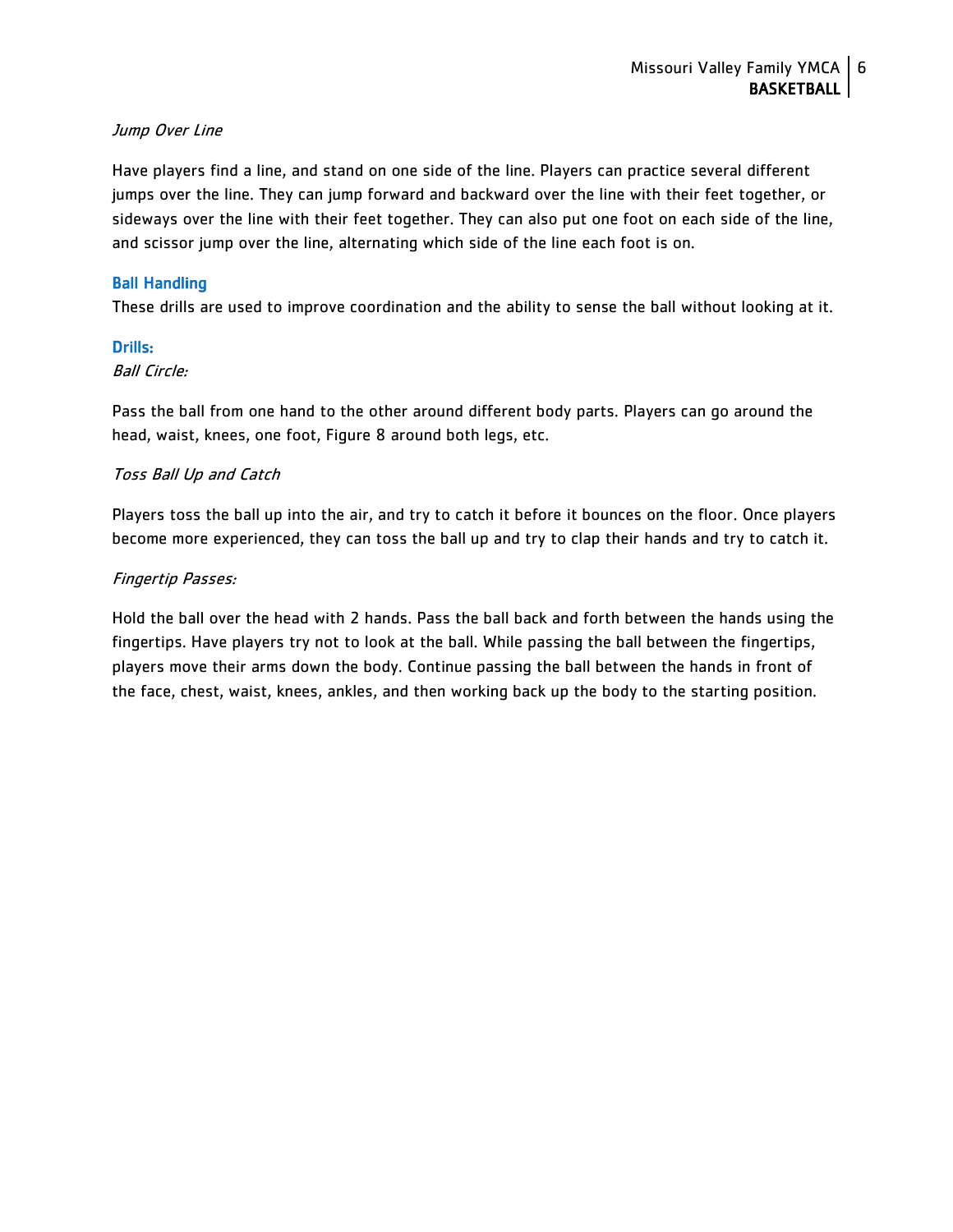## <span id="page-7-0"></span>FOOTWORK

"We try to stress the little things because little things lead to big things." ~Steve Alford

Some of the players may have never played basketball before, so it is important to start at the bottom, and work your way up. If something is wrong with their base, everything else will be affected, from their shooting, to passing, and dribbling. Every part of their game begins with the feet.

#### <span id="page-7-1"></span>**Stance**

The offensive stance, or athletic stance, is the base of all movements the athlete will make. Players should always be in this stance, so they are able to catch the ball, or move quickly.

Players should stand with feet shoulder-width apart, knees slightly bent, and weight on the balls of their feet. The back should be straight, and not hunched over. Toes should be pointing to the basket, with the shooting foot slightly in front. Make sure athlete is balanced in all directions.

#### <span id="page-7-2"></span>Drills:

## Balance Check

Have players spread out along baseline, and get in offensive stance. Make sure that everyone is in proper stance. It is also good to check their balance, try bumping the players, and see if they are able to keep their balance and stance against your weight.

## <span id="page-7-3"></span>Triple Threat

Triple threat is a stance that allows a player to be able to attack using 3 different ways, dribble, shoot, or pass. The stance is the same as above, with the athlete squared up to the basket. The player protects the ball in their hip pocket, on their shooting side, and hands are positioned in the shooting formation.

It is important to explain the importance of triple threat, and children love feeling like they are a threat to the defense. Triple threat is one of the most important skills to teach a youth basketball player, but also one of the most difficult, because kids want to dribble whenever they get possession.

## <span id="page-7-4"></span>Jump Stops

The jump stop can be used to catch the ball on the move, or to stop when dribbling. When jump stopping, both feet should hit the floor simultaneously.

#### <span id="page-7-5"></span>Drills:

#### Jump Stop Drill

Have players line up along the end line, with a ball. Have them start jogging down the court, and on your signal, jump stop. Have them continue until they are on the other side of the court. For more advanced players, they can do this drill while dribbling.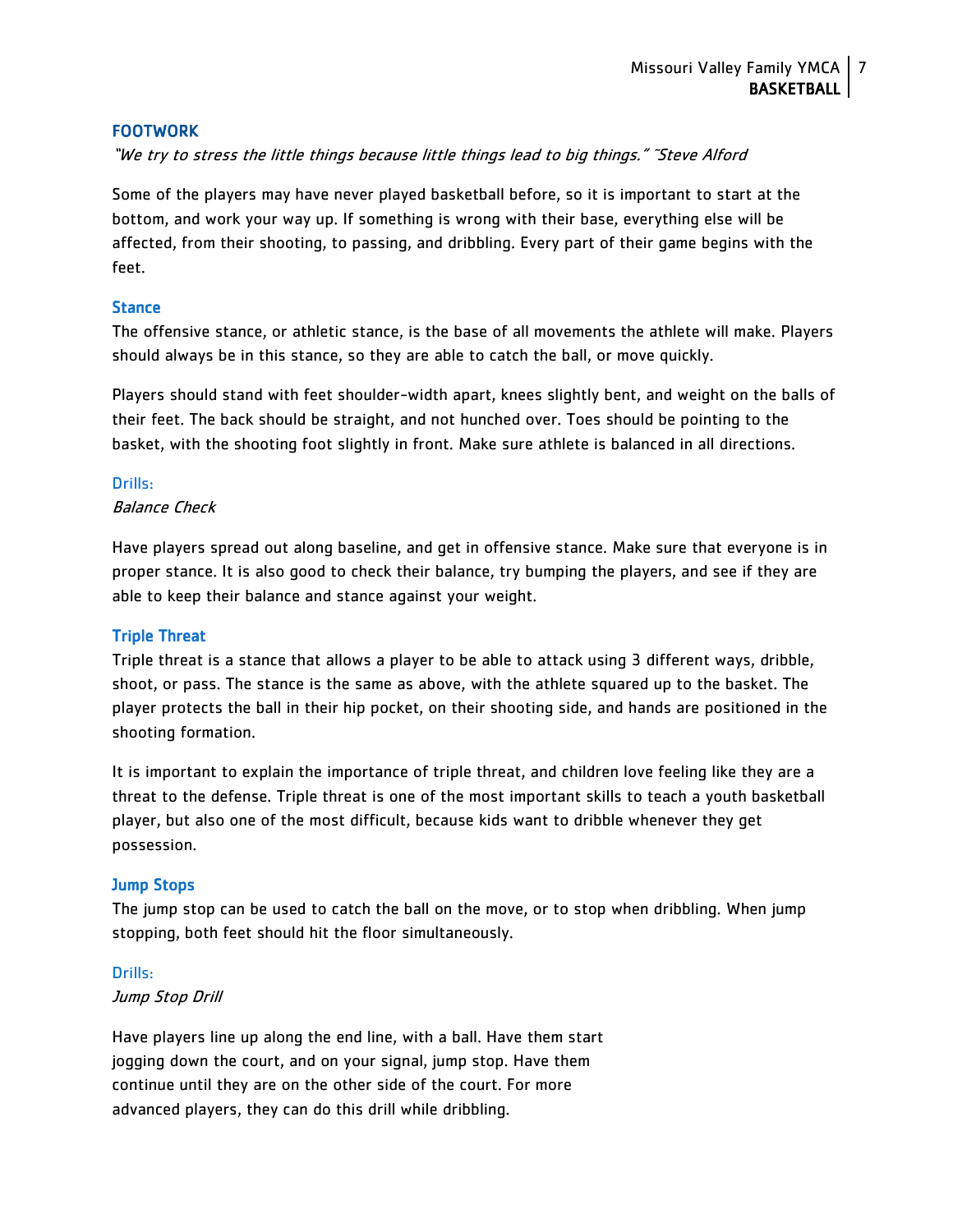## Freeze Tag With Proper Jump Stops

Have one player be It. This player chases the other players around the court. When touched by the It player, the other players must jump stop (freeze) in a proper ready position. The coach can unfreeze a player by touching him when that player shows good ready position.

## <span id="page-8-0"></span>Pivoting

A pivot is one foot that is allowed to move, while the other remains stationary. Pivoting is done on the balls of your feet, do not have weight back on the heel. It is important that their pivot foot does not move or slide. There are two types of pivots, the forward pivot, and the reverse pivot.

## <span id="page-8-1"></span>Drills:

Have players line up, and practice both the forward pivot and backward pivot, until they feel comfortable with both. Players should also be able to use either foot as their pivot foot.

## Pivot 21

Split into 2 teams, place a chair outside of the 3-point arc on both sides. Place a ball on each chair, and then a coach should have an extra ball by each of the chairs. The first player in line runs up to the chair, picks up the ball, pivots to the basket, and dribbles in for a lay-up. As soon as the first player shoots, the next person in line can start running. The goal is to score 21 baskets before the other team.

## Pivot Shooting

Place a ball on a chair anywhere on the court, player starts under the basket. The player runs out to the chair, jump stops, picks up the ball, pivots to the basket and shoots. Player then gets their rebound, and if they miss, must finish with a make. Upon making a basket, the player runs back out to the chair, jump stops, touches the ball to the chair, and begins again. Repeat for 5 shots.

## Ball Tough

Both an offensive and defensive player starts under the basket, the offensive player cuts out to the wing position and receives a pass from the coach, the defensive player then closes out on the ball. The goal of the offensive player is to keep the defense from stealing the ball, but they cannot dribble, they can only use pivots. If the defensive player steals the ball, the offense must run a sprint, if the offensive player keeps possession, then the defensive player must run a sprint. Set a time limit on how long they have, like 5 seconds. This is also a good defensive drill to work on close outs, and not reaching.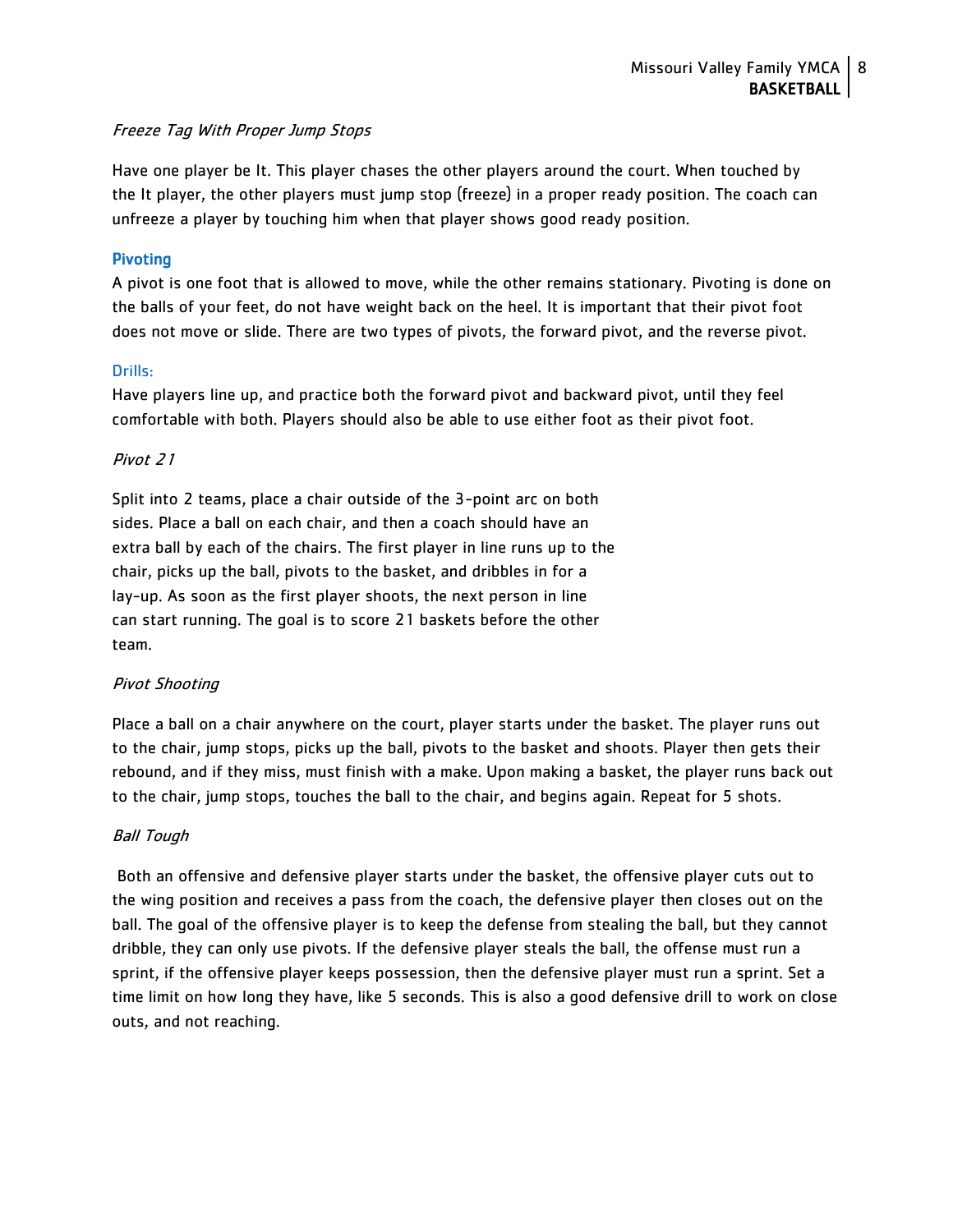## <span id="page-9-0"></span>**DRIBBLING**

"Good, better, best. Never let it rest. Until your good is better and your better is best" - Tim Duncan

Dribbling is one of the easiest skills for young basketball players to learn, and with that it is often over used. Most youth players will have a gut instinct to dribble the ball as soon as they receive possession. It is important to not only teach them good dribbling skills, but also when and when not to dribble.

## <span id="page-9-1"></span>How to Dribble

- 1. Bend Knees: The athlete should have their knees bent, and back straight, so that they are in the athletic stance. If they are not in the proper stance, it is easier for the defender to knock the ball away, and they have low mobility.
- 2. Fingertips: Cup your dribbling hand, with your fingers spread. Use the pads of your fingers to dribble, not the palm. Using fingertips allows for more control over the ball. Use your forearm and wrist to bounce the ball.
- 
- 3. Waist High: Keeping the ball low is important. Many times young basketball players have a hard time keeping it low, and want to

bounce it up to their shoulders. It is important to keep it low, so that the defenders cannot steal from them as easily.

- 4. Protect the Ball: The ball should be dribbled on the back leg, so that their body is between the ball and the defender. They should also put up an armbar with their non-dribbling arm. The armbar should be parallel to the floor, and they should make a fist with their hand to discourage pushing off their defender. Although stealing is discouraged in the league, players still need to protect the ball, or else we cannot call a steal.
- 5. Keep your Head Up: Always keep your chin up, and eyes forward. It is important to see the hoop, and other teammates.

## <span id="page-9-2"></span>Drills:

## Dribble Knockout:

Every player has a ball, and is dribbling within a certain area. The goal is to knock the balls away from the other players. Players cannot step out of bounds, or pick up their ball. The last person to still be dribbling is the winner.

## You're It:

Have team line up on the end line facing the half court line. Place one less basketball than the number of players on the half court line. On your whistle the players run to the balls, and grab one, the player without a ball becomes it, and tries to get a ball from someone else. They can get a ball from stealing it, making another player lose control of it, or forcing them out of bounds. The player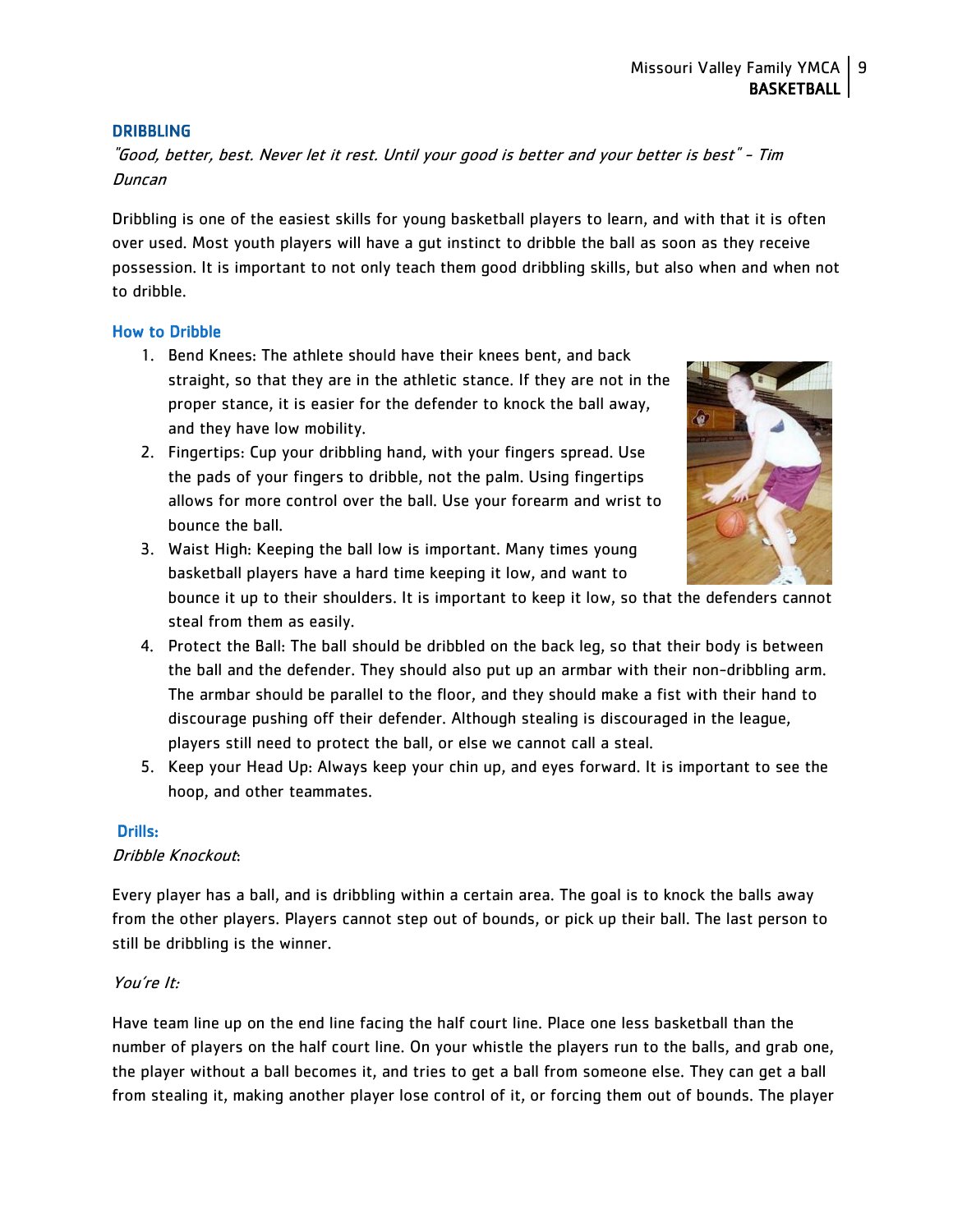that had their ball taken is now it, and tries to steal a basketball from someone else. After a set amount of time (i.e. 15 seconds) the player without a ball is eliminated, and you begin again.

## Basketball Frenzy

Scatter the basketballs on the gym floor and have players stand next to a basketball. On the "go" signal, each student will pick up a basketball and dribble it 2 times, place it back on the floor then move to the next ball and dribble it 2 times. The object is to keep all basketballs moving until the stop signal.

To add a challenge, the coach can point to a stationary basketball and start counting out loud. If he counts to 3 before a student dribbles the ball, the coach gets a point. If the coach scores 3 points by the end of the time period, the coach wins that round.

There are several variations you can do with this drill, such as dribble 3 times, dribble with nondominant hand, cross-over dribbles, or a pattern of different number of dribbles.

## Follow the Leader

Have players line up in a straight line behind the coach. The players are to do exactly what the coach or designated leader is doing. The coach can dribble and walk, or dribble and stand still, dribble with right hand, dribble with left hand, dribble while jogging, cross-over dribble, dribble while walking backwards, etc.

## Green, Yellow, Red, Purple Light

Each player has their own basketball and dribbles around the court. The coach calls out a command like red light, green light, yellow light, or purple light, and the players should react accordingly.

- Red Light-Means Stop. The players dribble while standing in one place.
- Yellow Light- Means Slow Down. The players move slowly with the ball.
- Green Light-Means Go. The players move quickly around the court while dribbling the ball, but in control.
- Purple Light- Means Stop Dribbling. Place the ball on the ground, then run around the ball in a circle.

## Dribble Around Cones

Divide your team into 2 or 3 groups. Each group lines up in a straight line. Set up cones in a line along the court (3-4 cones should be fine. Then, the players dribble around the cone, in a zig zag pattern. Players could shoot a basket after the last cone, or it could be done as a relay race.

## Righty Lefty Dribble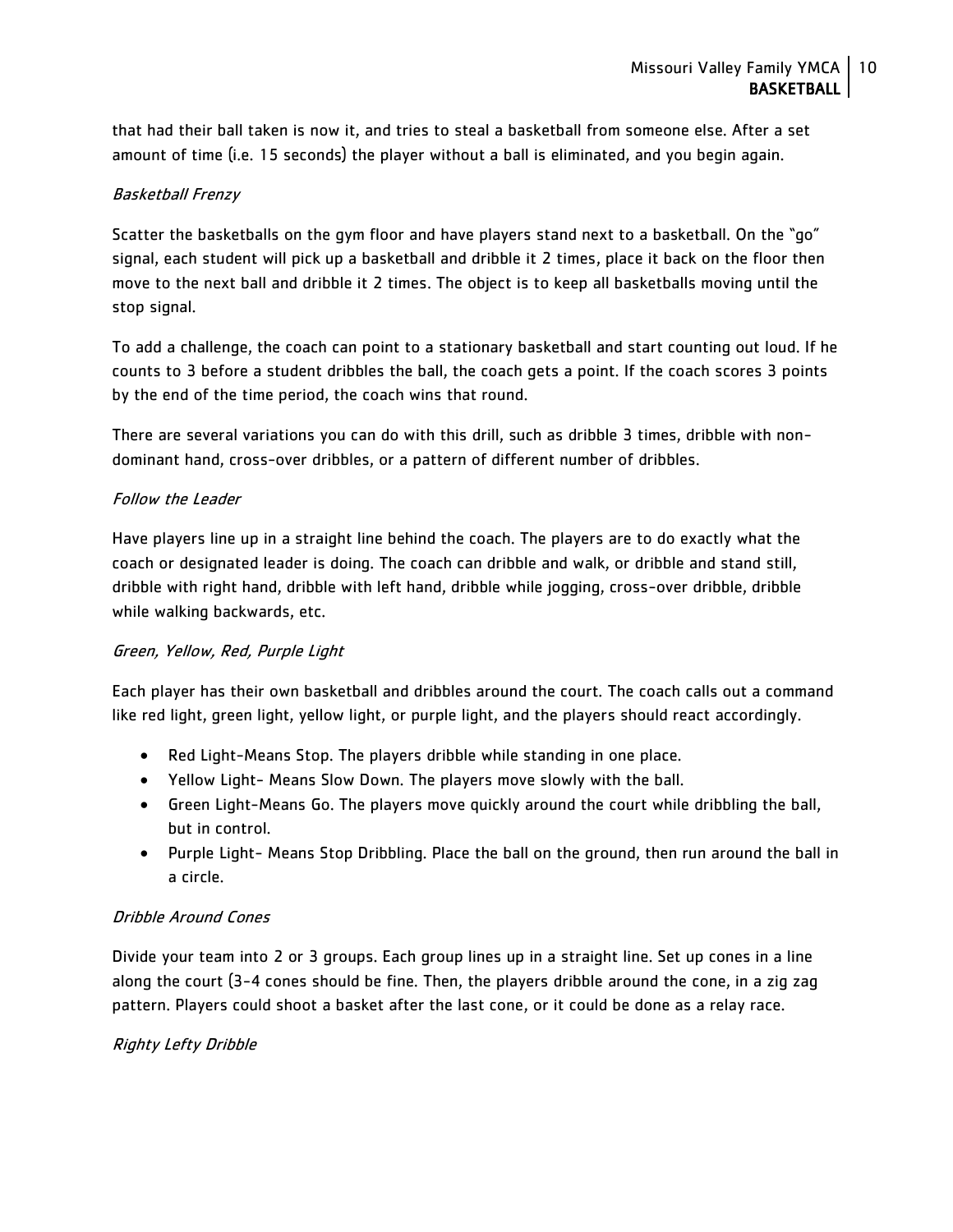Have the entire team line up at one end of the court. On the coach's command, the players are to dribble to half court with their right hands. Once the players cross half court, they should switch hands and dribble the rest of the way with their left hands.

## Dribble Around Defenders

Have a number of players line up straight down the middle of the court. These players will be the defenders. The defenders cannot move their feet, but can move their hands and lean for the ball. The defenders should have their hands up at all times. The ball handlers will dribble the ball between the defenders in a weaving pattern. The goal is for the ball handler to successfully get to the other side of the court without losing control of the ball or having the ball touched by the defense.

## Basketball Pass and Dribble

On the "go" signal, the partners begin passing the ball back and forth. On the coach's command, the player with the basketball begins to dribble it in a small space, while the partner tries to steal it. If the ball is stolen, the players reverse roles until the coach's command. On the coach's command, they begin passing the ball to each other again.

## Dribble Freeze Tag

Each player has a basketball. One player is designated as "it." On command, all players begin dribbling, and the "it" player tries to touch the other players (all players are still maintaining their dribble). Once touched, a player must freeze, still dribbling while stationary. After a specified number of dribbles (to be determined by the coach), the player may be unfrozen.

## Dribble Laps

Have players get in a single file line, along one of the end lines. Players will dribble the basketball following the out of bounds lines around the court. If a player loses control of their ball, have them chase it, and get back in line. Once players become more advanced dribblers, they can move faster, and run laps while dribbling.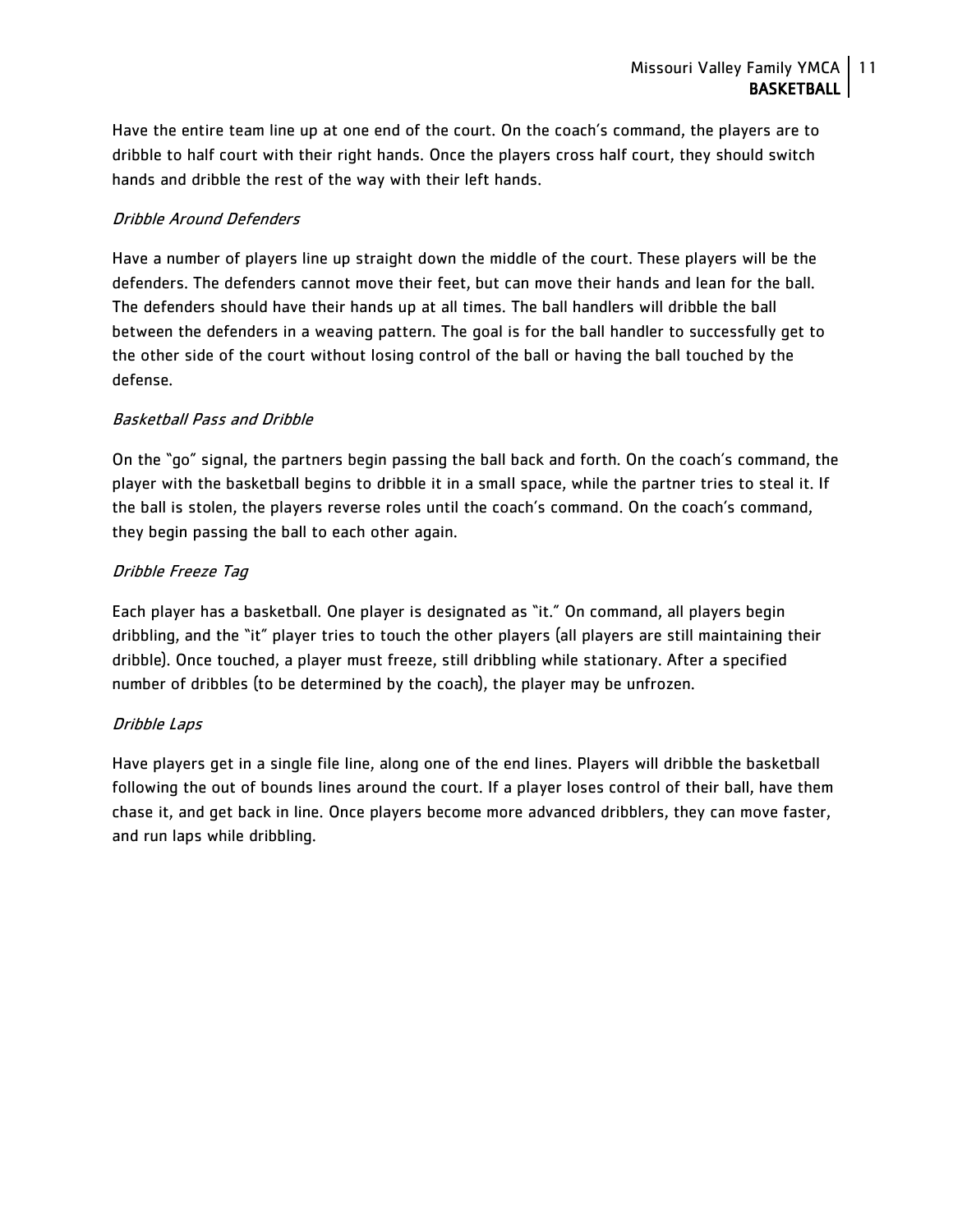#### <span id="page-12-0"></span>**PASSING**

"It doesn't matter who scores the points, it's who can get the ball to the scorer" - Larry Bird

Passing is one of the most important fundamentals to having a successful basketball team. Even though it is so important, it is often overlooked, because it seems like such an elementary skill, that everyone should be able to do, and passing drills are often boring.

There are two parts to a good pass, making a pass, and receiving the pass. The receiver should have soft hands, and watch the ball all the way into their hands. They should meet the ball, and should not be stationary. The receiver should give the passer a target, so that the passer has something to aim at. A good passer is able to see the court, and anticipate the defense. It is important that they are able to open the passing lane by making a shot fake.

#### <span id="page-12-1"></span>Chest Pass

The passer should step to the target, extend both arms, and flick their wrists, so that their palms are facing outwards, thumbs are down, and fingers are extended. It will look they are milking a cow with their thumbs. The ball should go from the passer's chest, to the receiver's chest, without lofting like a rainbow.

#### <span id="page-12-2"></span>Bounce Pass

The form for a bounce pass should look like a chest pass. To make a good bounce pass, the ball should bounce about 2/3 of the way to the receiver. Often, they think that the point of a bounce pass is to bounce it up to the ceiling by slamming it on the ground. Stress that the pass is made from the chest, and you want the receiver to catch it in their target area, between their stomach and neck.

## <span id="page-12-3"></span>Overhead Pass

This pass will look different from the other 2 discussed. It is used to throw long distances down the court. Instead of throwing from their chest as in the chest pass and bounce pass, the pass is made from above their head. It is important to not bring the ball behind their heads, because then it is easier for the defense to steal it. Similar to the bounce and chest pass, they still need to snap their wrists, so that the ball has some velocity on it, and backspin.

#### <span id="page-12-4"></span>Drills:

#### Triangle Passing

Create three passing lines about 12 to 15 feet apart. One line is at the top of the key, and one in both the right and left corners. Start with the ball at the top of the key, and pass to either the left or the right. The player then runs to the next line, in the same direction of their pass, following their pass. Practice the various types of passes. It is helpful to use defined marks for the beginning of the line to avoid the lines shifting in.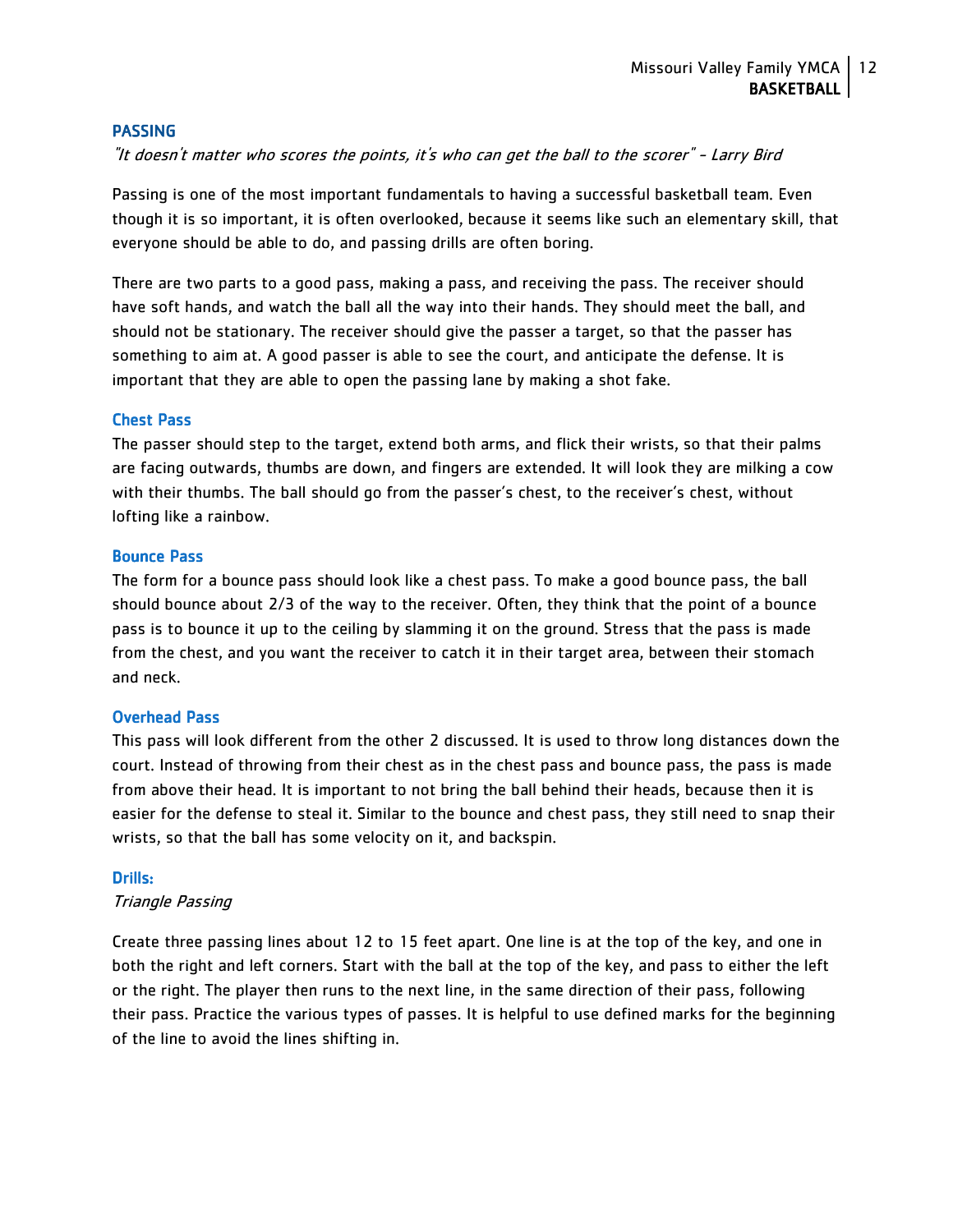## Find the Receiver

The players should line up under the basket. The first player in line dribbles to the top of the key, and pivots to the basket. The next player in line should run to either of the corners and yells for the ball. The passer must locate the receiver, and make a chest pass. The passer than cuts down the lane, and receives the ball and completes a lay-up. This is a good drill to help your players learn to pass to the person, and not to a spot.

## No Dribble Keep Away

Playing a half court, 3-on3 game, the offense must make 10 passes without losing the ball or committing a turnover. The offense does not attempt to score, but maintains control of the ball for 10 passes. Rotate offense and defense.

## Partner Pass

Have the players pair up with a partner. The pairs should line up approximately 3-5 feet apart from each other. Facing each other, the pair should pass the ball to each other. You can do this drill with different types of passes.

## Passing Relay Race

Divide your team into 2-3 even groups. The teams line up in a straight line down the court from one base line to the next. At the coach's command the first player passes the ball to the second and so on until they reach the last player. The last player then passes it back to the player next to him until the ball reaches the person who started the drill. The first team that completes all their passes wins. You can do this drill with all types of passes.

## Monkey in the Middle

Divide your team into groups of 3. Have one player in between the other 2, this player is the monkey. The 2 players on the end try to pass the ball back and forth without the monkey stealing the ball. If the monkey steals the ball, they replace the player whose pass they stole.

## Clap Passing Drill

Begin the drill with all your players standing in a circle around you. Pass the ball to random players. Each player must clap before they catch the ball. If a player doesn't catch the ball, forgets to clap, or claps when you fake a pass to them, they must sit down in their spot.

## Circle Passing

Separate the players into several groups of 4-6 players. Have the groups spread out around the court. Have players stand in a circle, with one player in the middle of the circle. The player in the middle should have a ball, as well as another player on the outside of the circle. On the whistle, the player in the middle passes the ball to the player directly to the right of the player with the other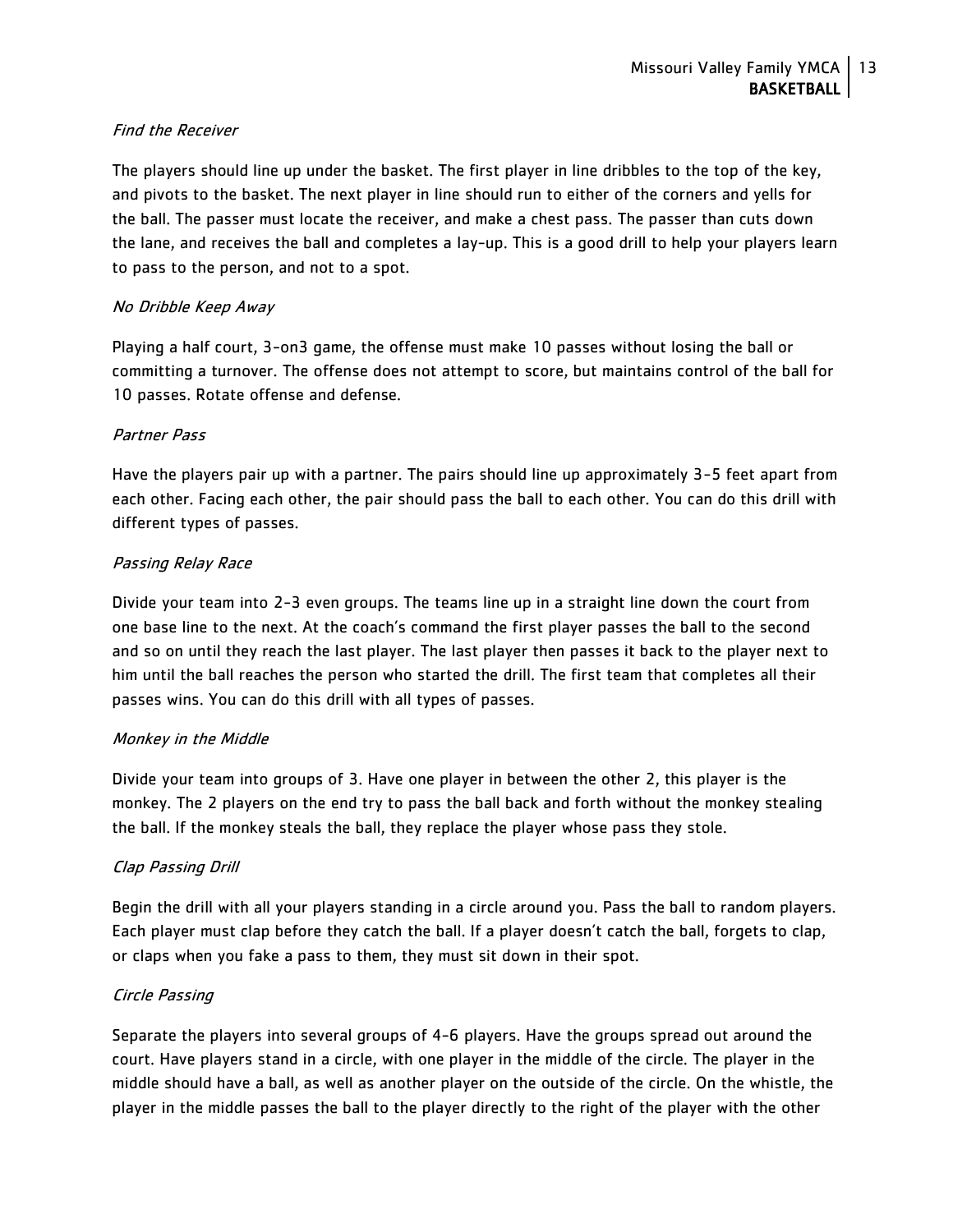ball. The player on the outside then immediately passes their ball to the player in the middle, and the pattern continues. The drill continues until all players have had a chance to be in the middle of the circle.

## Shuffle Passing

Pair players up, and line them all up at one end of the court. The partners should be across from each other, on each side of the lane. The players will shuffle down to the other end of the court, passing the basketball back and forth while they shuffle. Have players come back the opposite direction, so that they practice shuffling each way.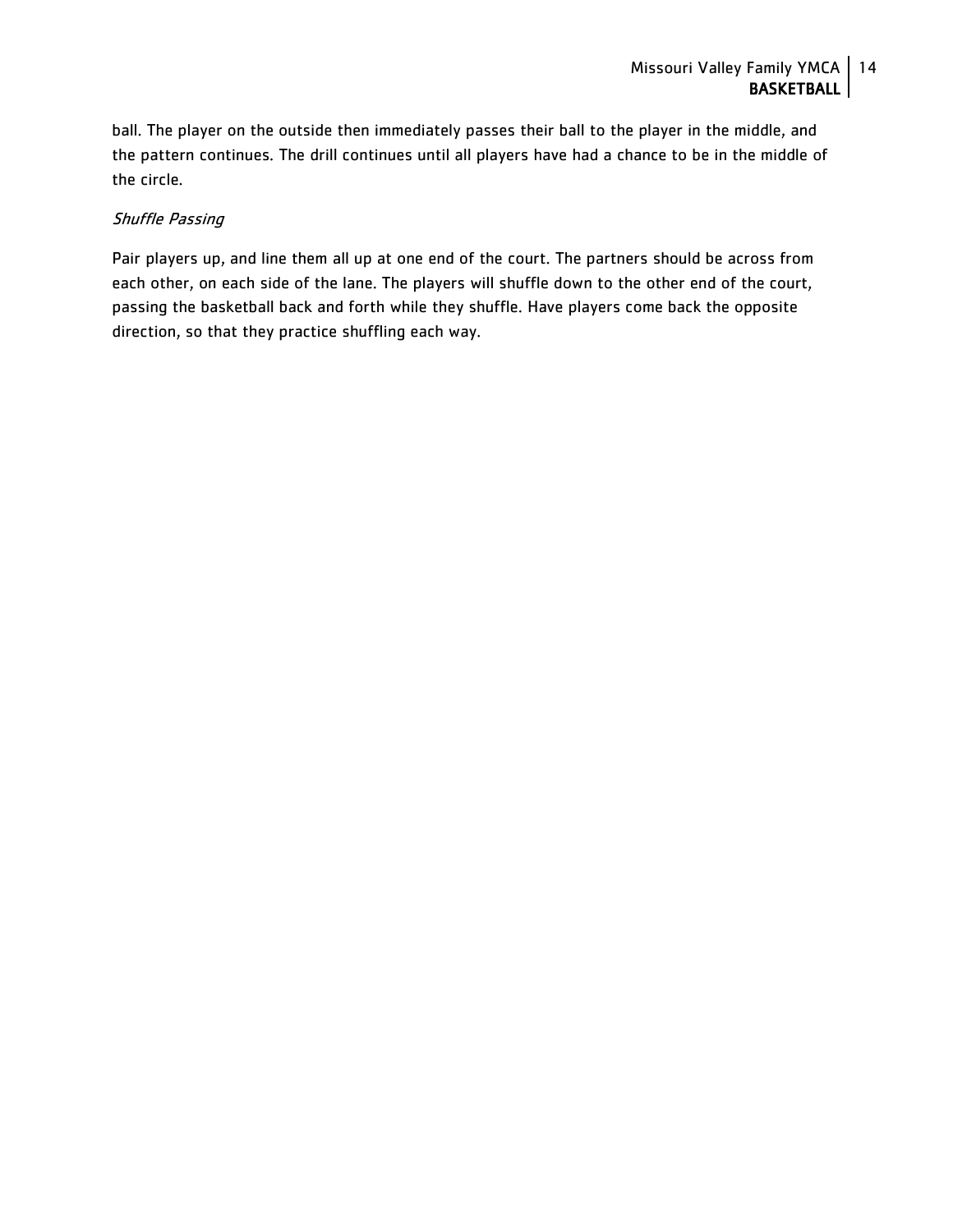## <span id="page-15-0"></span>SHOOTING

"You miss 100% of the shots you never take" ~Wayne Gretzky

Shooting is most players' favorite part of the game. All kids love to shoot, but sometimes in a game, they are nervous, and get scared to shoot, even when the whole gym is yelling at them to shoot the ball. It is very rare that a player's form is picture perfect, so do not focus on changing their form if it works for them.

## <span id="page-15-1"></span>**Stance**

Starting at the very bottom, their shooting foot should be slightly forward, where their toes fit perfectly in the arc of the other foot, like a puzzle. Their feet should be about shoulder width apart, and knees bent. Their shoulders and body should be square to the basket. It is important that they are balanced.

#### <span id="page-15-2"></span>**Hands**

Have them hold the ball out in front of them with their arm straight. The ball should be on their finger pads, not resting on their palm. They should be able to put a finger between the bottom of the ball, and their palm. Then, have them bend their elbow, and rotate their wrist backwards, so that the ball is resting on your shooting hand above your shoulder. The elbow should make an "L" and be pointing towards the basket, not to the side of the ball. Then, add the guide hand, which should be to the side of the ball, this hand is not used to shoot with, it is just there to guide, and keep the ball stable.

#### <span id="page-15-3"></span>Release

The ball should start with an upward motion towards the basket; the ball should not dip down first, which enables the defense to block the shot. Their body should uncoil, similar to a spring being released, from their legs up to the wrist. Their elbow and wrist should extend straight to the basket. The ball should roll off your fingers, so that it has backspin. Their strength comes from their legs, releasing just before the top of your jump. Follow through until the ball hits the rim, with the wrist floppy, and fingers pointed at the rim. (Like they are reaching into the cookie jar!)

#### <span id="page-15-4"></span>Drills:

Shoot 'Til You Miss

Players should have a partner, designate one as the shooter and one as the rebounder and passer. The shooter keeps shooting until they miss, while their partner rebounds and passes it back. Play for a designated amount of time, and see which partner scores the most points.

#### Seven-Up

You need 4 for this shooting drill, they form a single-file line at a pre-determined spot. The first player attempts the shot, if they make it, the next player attempts the same shot, if they miss the shot, they get one point; if they make the shot, the next player must also make the shot, or they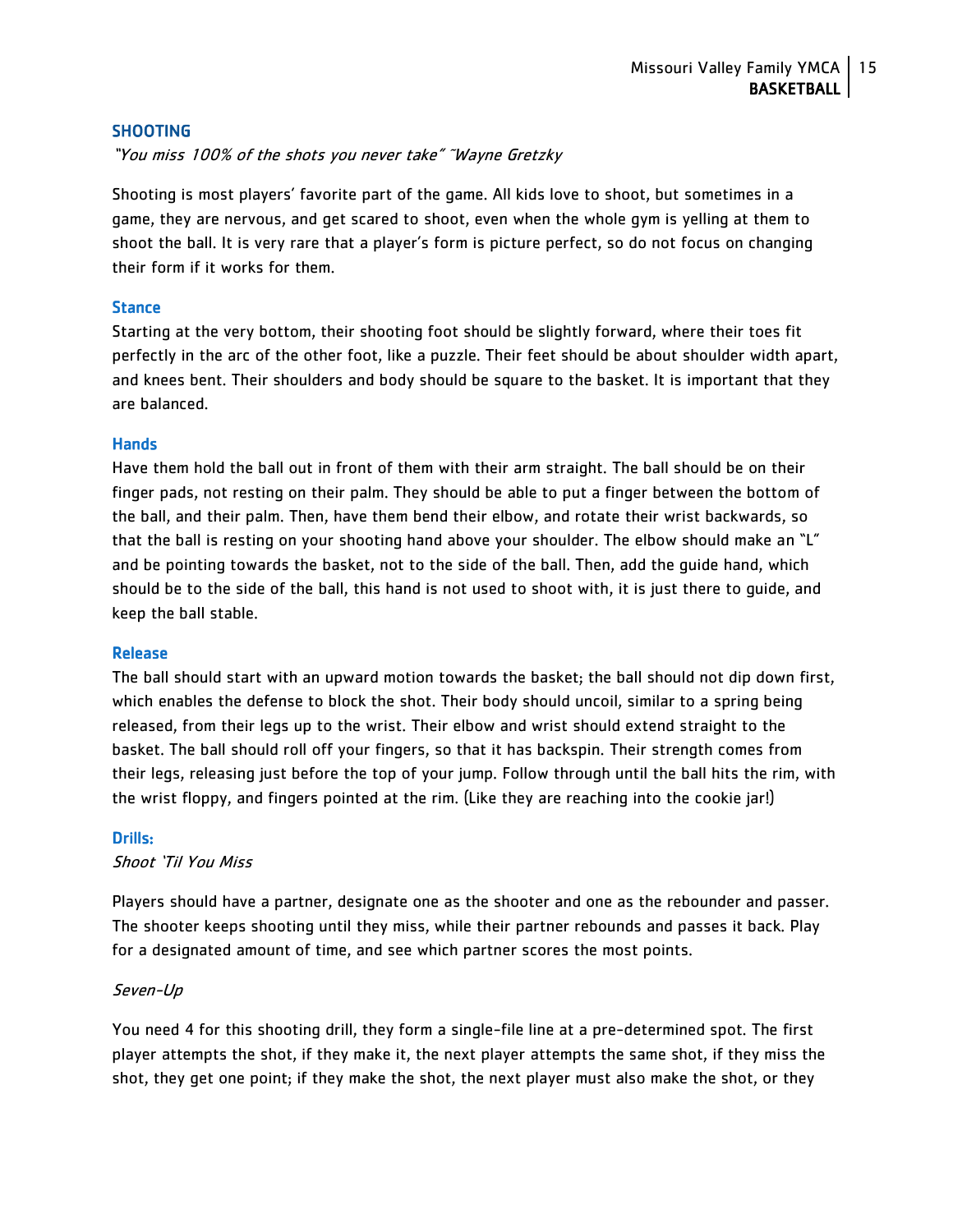receive 2 points. Essentially, if they miss, they receive the amount of points equal to however many consecutive shots were made before their turn.

## Dribble Down and Shoot

Divide your team into 2 groups. Each group lines up in a straight line at half court and the first person in each line has a ball. On the coach's command, the first person in each group dribbles down the court towards the hoop, jump stops at a specified spot, and shoots a jump shot. After making the shot (or 2 attempts at making the shot), the players rebound their basketball and dribble back to half court, passing the ball to the next player in line.

## Half Moon

Divide your team into 2 teams. Line players up in a half moon shape around 10-15 feet away from the hoop. Give the ball to the player in the corner on each end of the court. On the coach's command, the player with the basketball will take a shot, they will follow their shot and pass it to the next player. The first shooter slides out and puts token pressure on the new shooter.

## 5 Spot Shooting

Split your team into 2 groups, with one group at each basket. Pick 5 spots on the floor, and line each group up at the first spot, giving each team 3 balls. On the coach's command, the first player shoots the ball. As soon as the ball hits the rim, the next player in line shoots. The shooter hustles after the ball and passes to the next person in line without a basketball. After a team makes a certain number of baskets, they are to move to the next spot. The first team to make the designated amount of baskets from each spot is the winner.

## 10 Basket Team Shooting

Divide your team into 2 groups. Each group will be assigned their own basket, and each player will have their own basketball. At the coach's command, each team starts shooting at their basket from a designated spot. The first team to make 10 baskets wins.

## Around the World

For this drill, each player must make a number of shots at various locations around the basket (depending on skill level depends on distance from basket). Players start from the first location, and when they make the shot go to the next location. Players continue around the key, until they finish at the last location.

## Champion Ball

Separate players into 1 group at each basket, with 2 basketballs at each basket. The first 2 students in line must dribble 3 times, and then touch basketballs. The first basket in wins, and then challenges the next player in line. If a player wins 3 in a row, they can switch to the other basket.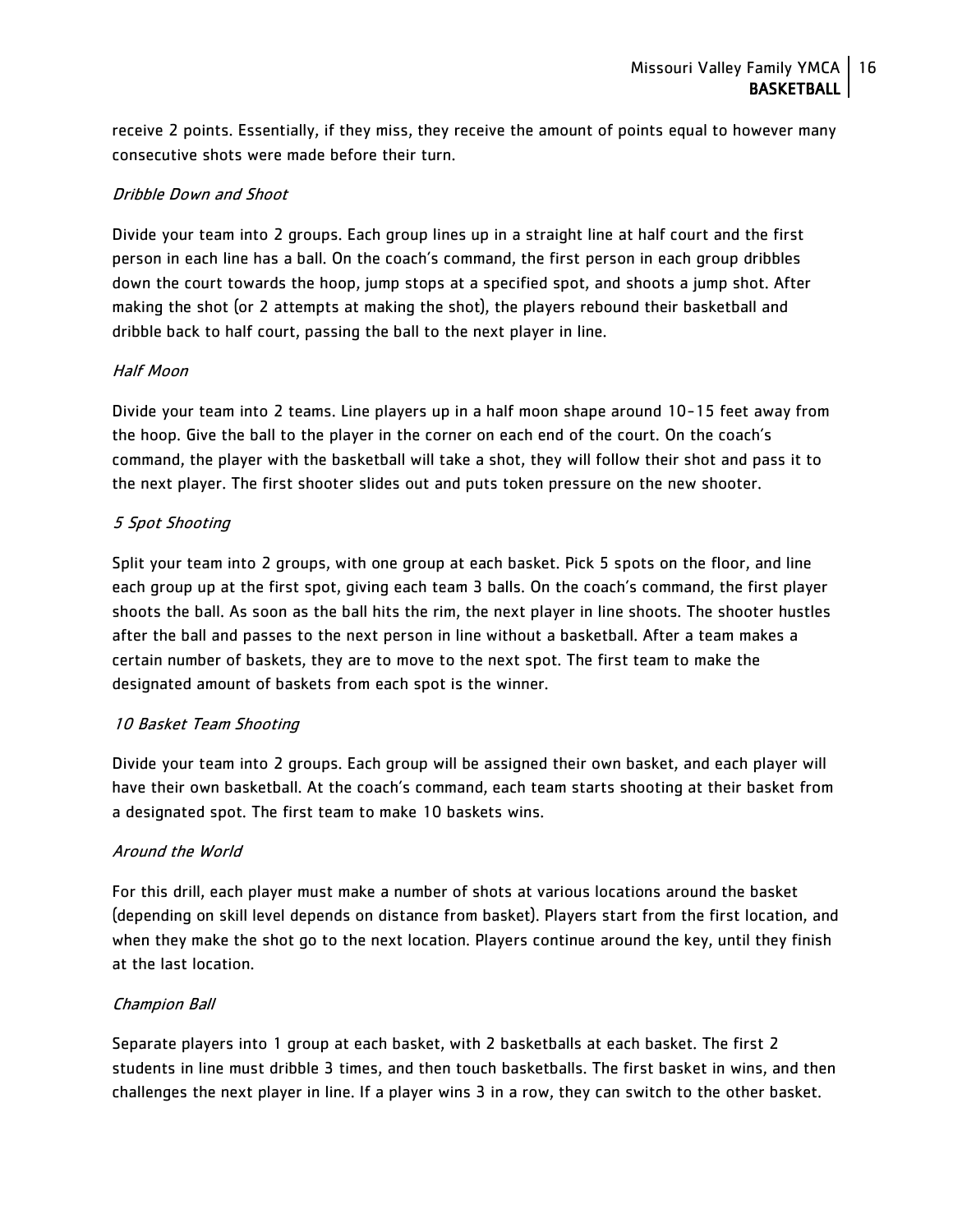## Knockout

Line the players up at the free throw line (or closer for younger players) in single file. Give the first 2 players in line a basketball. On your command, the first player will shoot a free throw. If they make it, they will rebound the ball and pass it to the next person in line without a basketball. If they miss, they rebound the ball, and try to make a lay-up. The next player in line shoots a free throw, as soon as the previous player's ball hits the rim, or goes in. If the previous player misses, the next player is attempting to make a free throw, or rebound a shot before that player makes their rebound shot. If the scenario in step 3 occurs, the previous player has to sit out for the rest of the drill. The process continues until only 1 player remains. (Avoid rushing too much to prevent ruining your shooting mechanics.)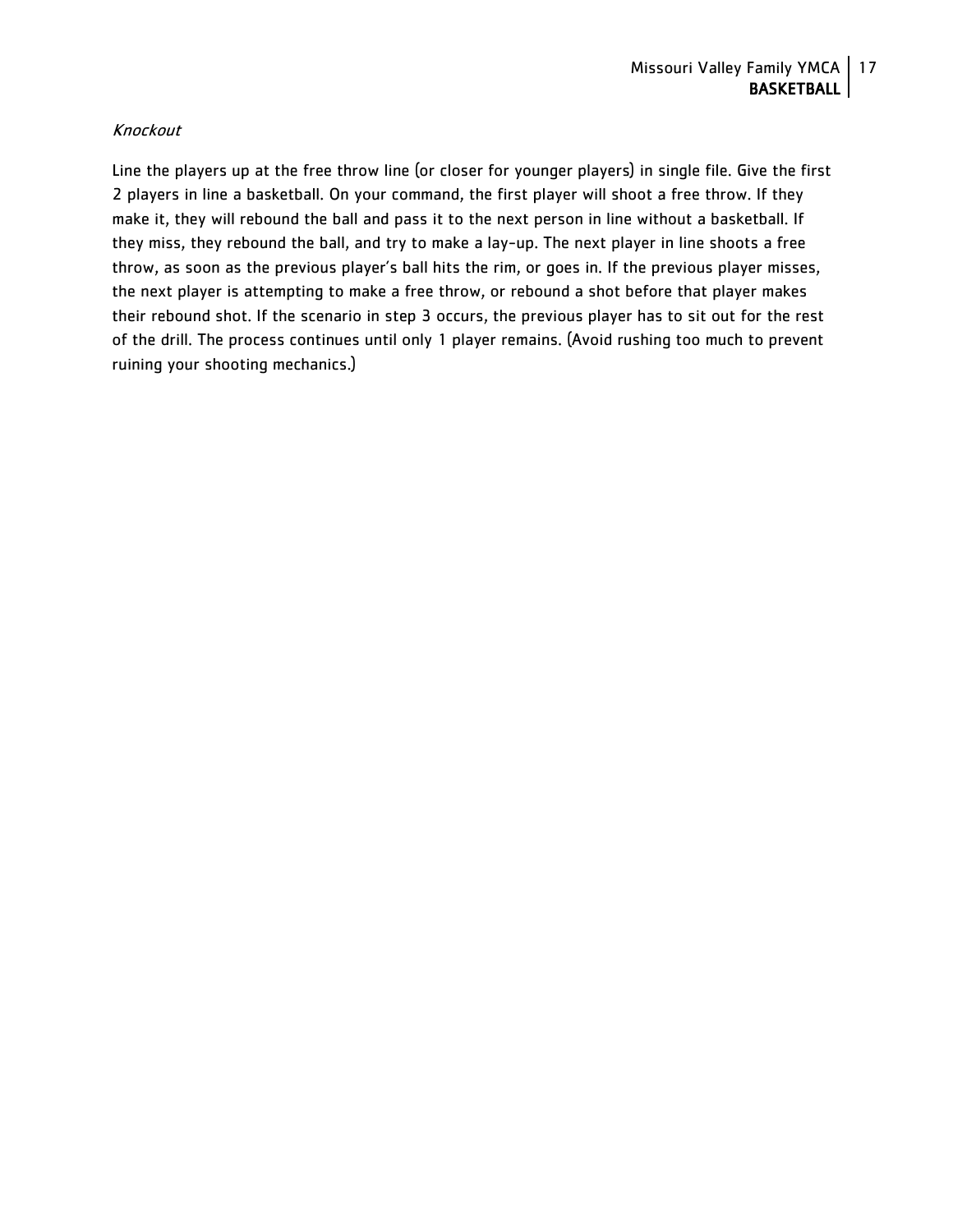## <span id="page-18-0"></span>**REBOUNDING**

"I feel all great teams have two things in common: defense and rebounding. So, we stress defense and rebounding every day as the most important aspects in the game to win." -- Coach Larry Brown

The most important part of rebounding is getting the inside position. The player with the inside position is much more likely to win the rebound.

Keys to successful rebounding:

- 1. Box Out: Have players locate their opponent by placing their arm in their gut, and pivot towards the basket. They should have a wide stance, and stick their backside into their opponent, as if they were sitting on their thighs, they should be between their opponent and the basket. They should always keep their eyes on the ball, and be aggressive.
- 2. Attack the Ball: After they have boxed out their opponent the next step is to secure the ball. Jump, with arms extended to the ball, and grab it, ripping it down and chinning it. It is important to be strong once securing the rebound.

#### <span id="page-18-1"></span>Drills:

#### Mirror Drill

Players should line up, offense faces the coach, and the defense has their backs to the coach. The coach will raise an arm in the air, and once the coach blows his whistle, the offense will move in that direction, while the defense attempts to box them out.

## Fight for It

Have players stand around the free throw circle, with offense on the outside, and the defense facing them on the inside. Place a ball in the middle of the circle, and upon blowing your whistle, the defense should box out, while the offense attempts to get to the ball. Continue to box out for a count of 5 seconds.

#### **War**

Split into a defensive team, and an offensive team, the defense lines up with 2 at the blocks, 2 at the elbows, and 1 at the free throw line. The offense lines up around the perimeter. A coach takes a shot from the outside, and the defense finds their player and boxes them out, while the offense crashes the boards. The defense must make contact with their opponent before going for the rebound. Rebound everything, even made shots, and there is no out of bounds, the goal is for the players to go after the rebound aggressively.

#### 1 on 1 Box Out

Make 2 lines, a shooting line on the elbow, and a defense line on the free throw line, the first person in the shooting line has a ball, and the first person in the defense line comes over to play defense. The offensive player takes a shot (the defense plays soft defense, allowing the shot), once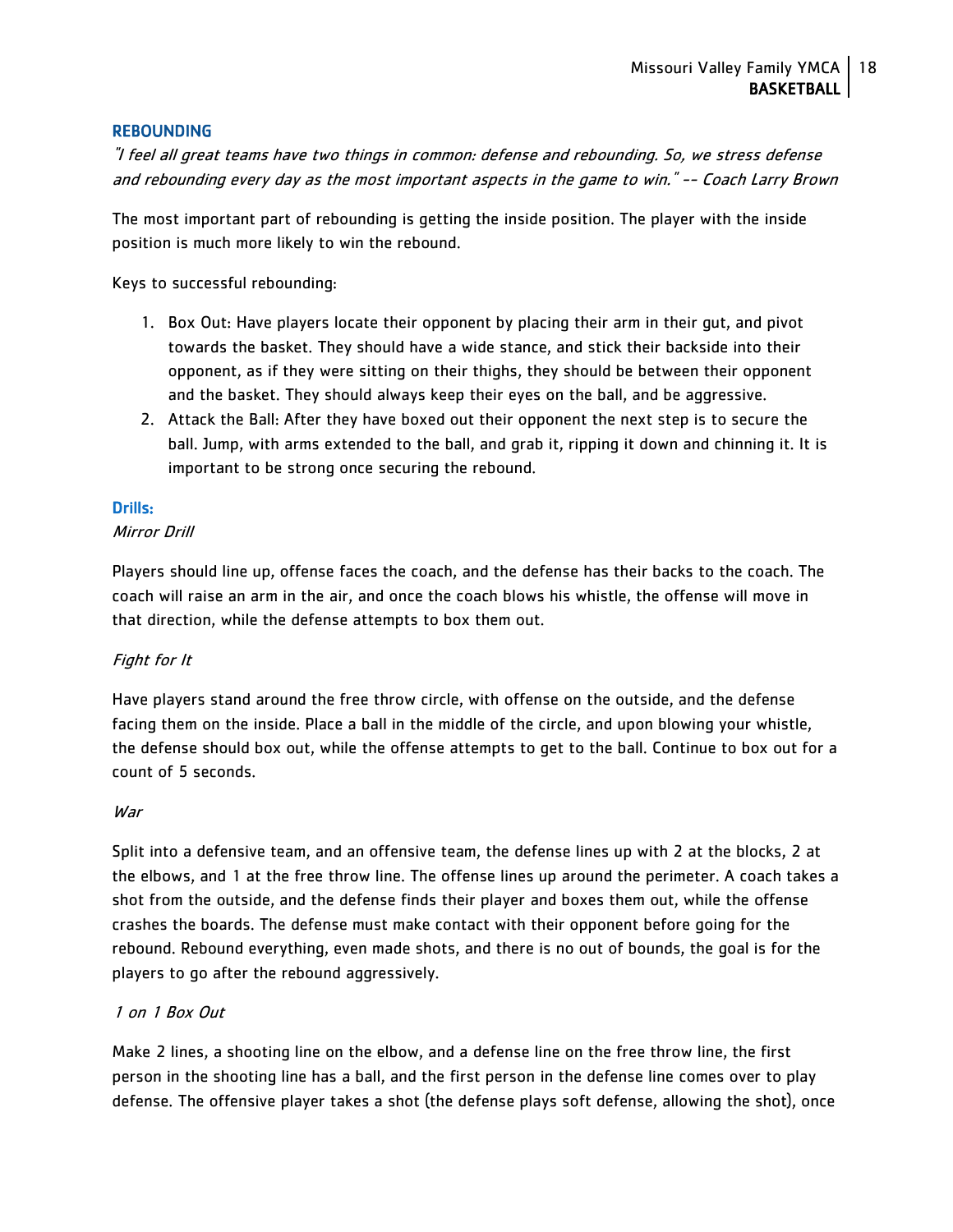the shot is taken, the defense boxes out, and then tries to get the rebound. If the offense gets the rebound, the defense must run a lap. If the defense wins the rebound, they must make a good outlet pass to the next person in the shooting line.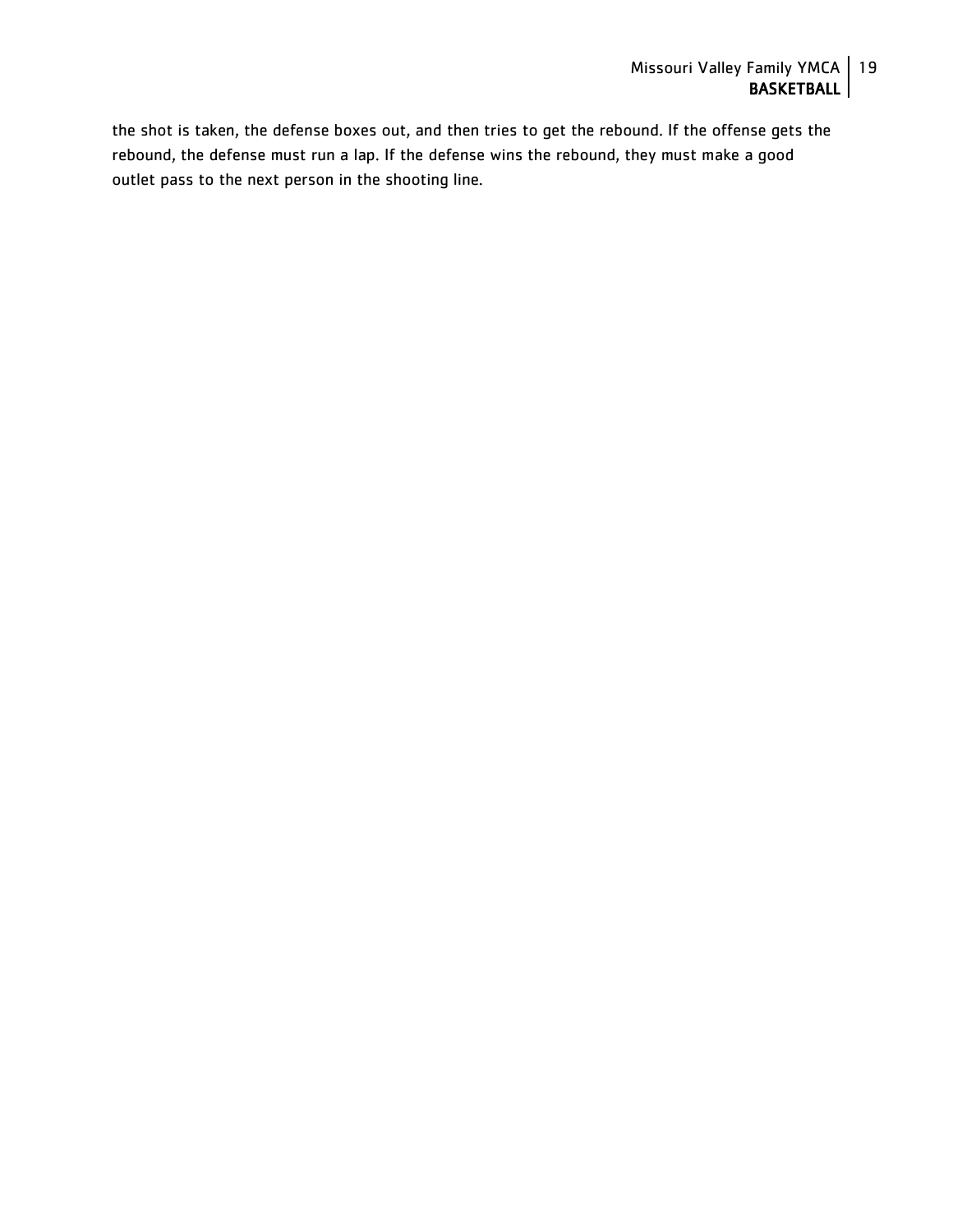## <span id="page-20-0"></span>**DEFENSE**

Offense wins games… Defense wins championships

## <span id="page-20-1"></span>**Stance**

The feet should be shoulder width apart, with their weight on the balls of their feet, their heels should still be in contact with the floor. Knees are bent, and their back should be straight. Keep your head up, and arms out with the palms facing upward. Watch your opponent's belly button, which will always point in the direction they are going.



## <span id="page-20-2"></span>**Shuffle**

Slide feet sideways, using quick short steps, keeping feet shoulder width apart. Make sure players do not cross their feet, or click their heels. Also watch that they stay at the same level, their heads should not be bobbing up and down, they must stay low the whole time, so that they do not get beat.

#### <span id="page-20-3"></span>**Position**

In a denial man-to-man defense, the defense should defend the passing lanes, preventing your opponent from getting the ball. If your opponent is only one pass away, you should guard between your player and the ball. Place your foot nearest the ball slightly forward, with your palm facing towards the ball. You should always be able to see the both your player and the ball.

If your man is two passes away, you can play up the line, just a little off the line between your player and the ball, towards the basket.

The defensive player should watch the belly button of the player they are guarding, instead of the head or ball. The belly button/midsection of the player will always go in the direction of the player.

#### <span id="page-20-4"></span>Drills:

Defensive Challenge

This drill can be done in either a full court or half court setting, with 3on3, 4on4, or 5on5. Only the defense can score points, by either forcing a turnover, or securing a rebound. If the defense scores, they stay on defense. If the offense scores a basket, they switch to defense, and offense becomes defense. You can play to however many points you deem necessary.

## No Hands

This drill works on moving your feet, if your players have a tendency to reach in, or foul, this is a good drill. The only time a defense can use their hands is to secure a rebound. They can put their hands behind their back, hold their jerseys, or hold onto a towel. There are many variations to this drill.

#### Mirror Drill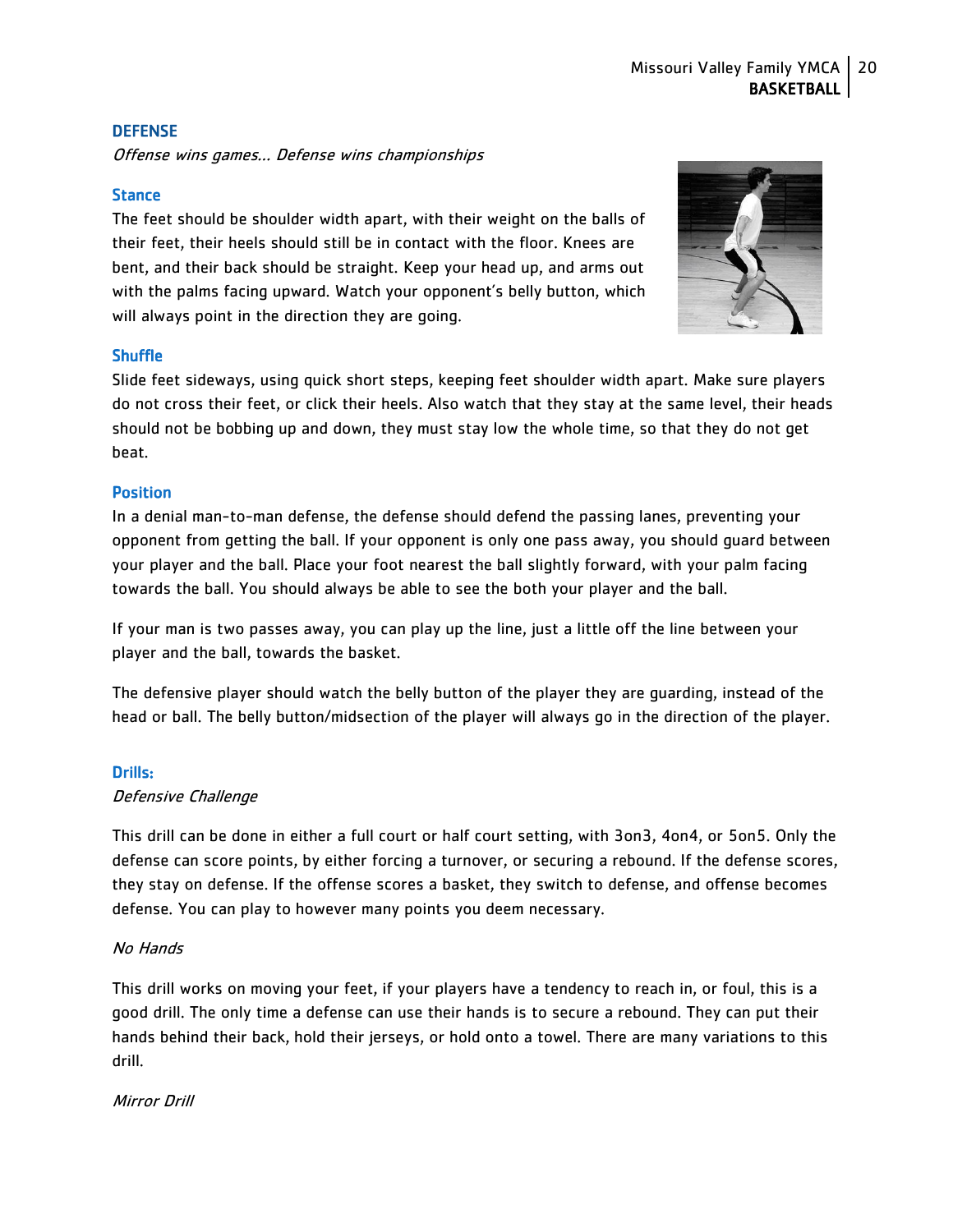Ask players to pair up, with one player on each side of a line on the court (such as the free-throw line or baseline). One player is designated as the offensive player; this player will move in a quick manner back and forth on her side of the line. The other player is the defender and must slide her feet and try to stay with the offensive player as she moves. The offensive player should remain in a 6- to 8-foot space as she moves back and forth.

## Mirror Drill

Have players spread out, so that they can all see the coach. The players will mirror the every movement of the coach. If the coach shuffles to the left, the players will shuffle to their right, if the coach shuffles forward, the players will shuffle backwards.

## 1 on 1 Defense

Divide your team into 2 groups. One group is on offense, and he group is on defense. Pair up the players so that every offensive player has a player that is playing defense against them. All the players on offense should have a basketball, and line up in a line along half court. The defensive players should line up about 3-4 feet in front of them. The object of the game is for the offensive players to dribble down the court, across a specified line. The offensive player scores a point for getting the ball past the "goal" area. The defender gets a point if they steal the ball, gets the offensive player to stop dribbling, or prevents the offensive player from reaching the goal within a certain period of time (e.g. 10 seconds).

## Defensive Shuffle

This drill will help teach your players how to maintain the proper defensive stance and how to properly move from one part of the court to the other. Divide your team into 2 groups. Each group starts at a corner of the court. The first players from each group assume a good defensive stance. On the coach's command the players start to shuffle their feet from the corner to the free throw line, to half court, to the opposite free throw line, to the far corner of the court (zig zag pattern down the court). Once they reach the far corner, the player runs back to the starting line.

## Hot Spot Defense

Split players into groups of 5. 4 players stand in the 4 corners of the free throw lane, (Left Elbow, Right Elbow, Left Block, Right Block), with one player in the middle. Each group should have 1 basketball. The outside players try to pass the basketball (using any type of pass). The center player tries to steal or touch the basketball, and the player who makes the error becomes the center player. Make sure all players get to play the center position.

## Freeze Drill

Group players into pairs of equal ability. Place a pair at the top of the key at each basket, with the offensive player possession the ball. On the whistle, the offensive player tries to score, and the defensive player tries to prevent this from happening by keeping himself positioned between the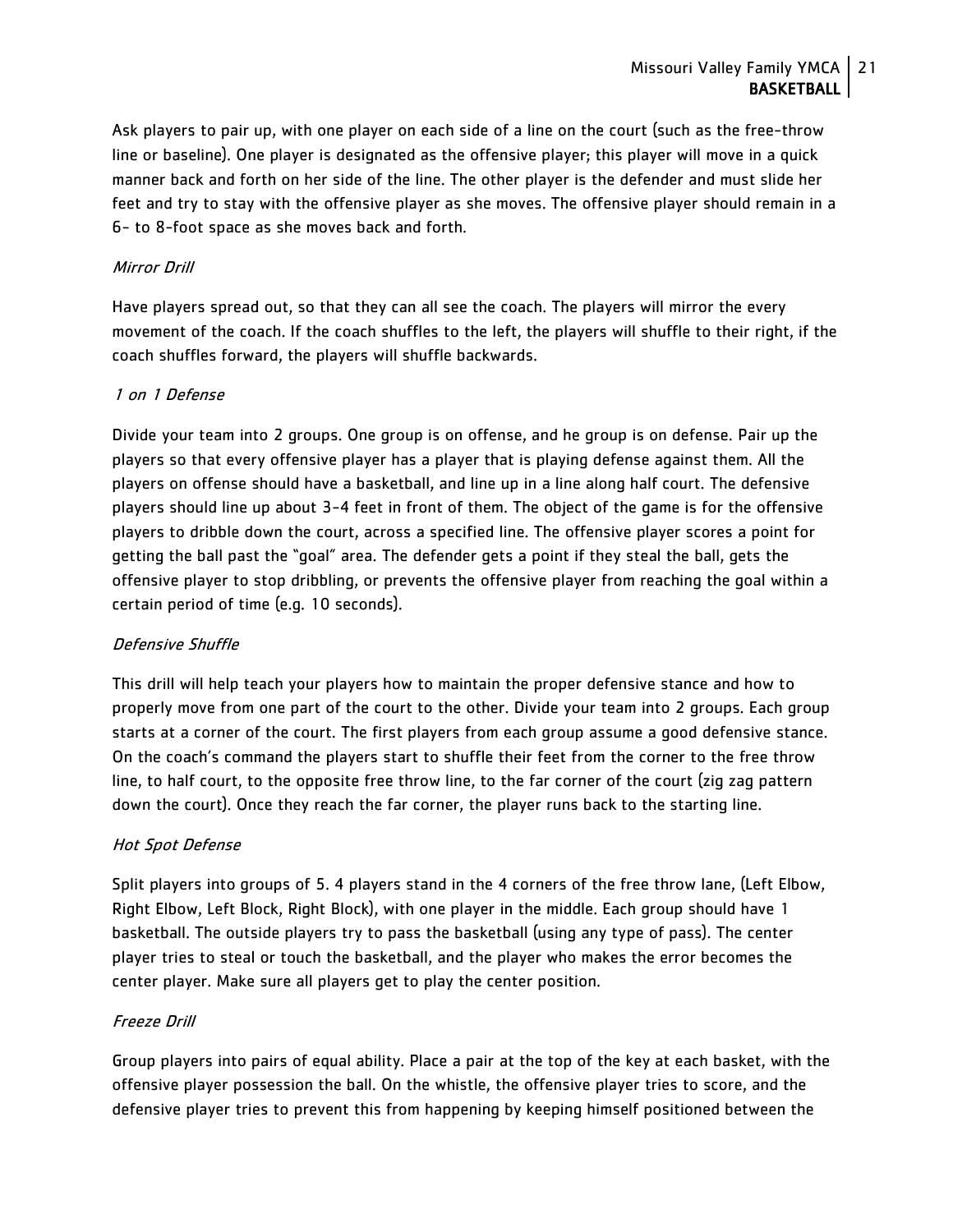player and the basket. On the next whistle, all players freeze. Scoring does not come from scoring baskets, but from the following criteria: on the "freeze" whistle, if the defender is not between the player they are guarding and the basket, the offensive player gets one point, and vice versa. The first player in each pair to 3 points wins. Have players switch roles.